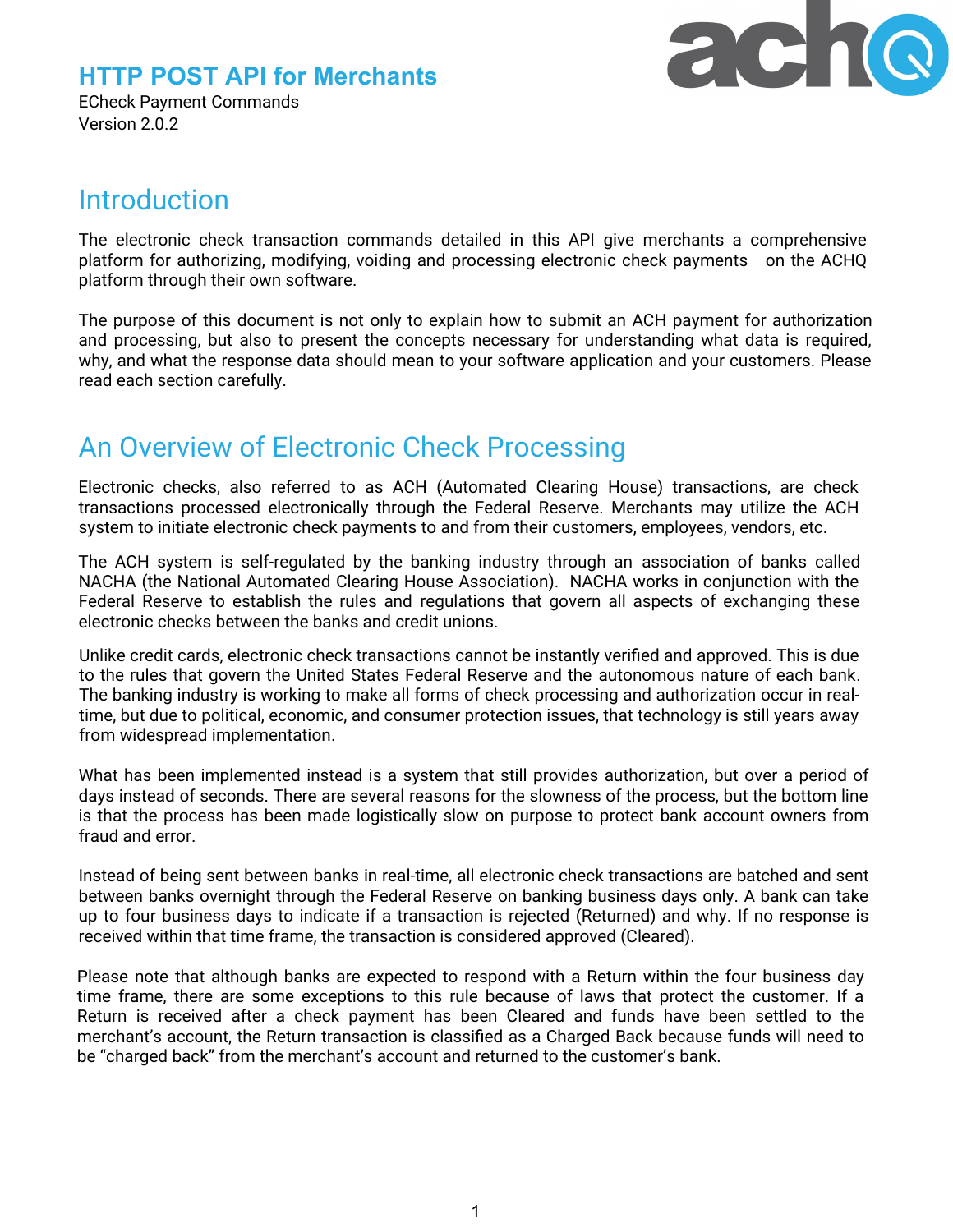# Standard Entry Class (SEC) Codes

NACHA regulations require that a transaction submitted to the Federal Reserve for processing must include something called a Standard Entry Class (SEC) Code to communicate exactly how the customer gave the merchant authorization to debit/credit their bank account.

The following table shows the proper SEC Codes to use depending on how the merchant obtained authorization to debit or credit an individual or company's bank account:

| <b>Authorization Method</b>                   | <b>SEC Code</b> |
|-----------------------------------------------|-----------------|
| Document Signed by Individual                 | PPD             |
| Document Signed by Company                    | CCD             |
| Via the Internet                              | WEB             |
| <b>Recorded Telephone Call</b>                | TFL.            |
| Non-Recorded Telephone Call with Notification | TEL.            |

## Available Standard Entry Class (SEC) Codes

If NACHA decides to audit a merchant or processor, part of the audit process may require providing proof of the authorization method (SEC Code) specified for any given transaction. Failure to properly comply and provide proof of the authorization can result in fines up to \$10,000 for each transaction in violation, so it is important that you correctly indicate the SEC Code and maintain good records of your authorizations. Additional information about SEC Codes can be provided upon request.

# The ACHQ Gateway and the Command/Response System

The ACHQ gateway supports the ability to perform a variety of ACH payment management tasks including:

- Creating and authorizing new payment transactions
- Modifying or canceling existing payments
- Uploading or canceling batches of payments
- Querying payment data for status updates
- Retrieving reports

This document details the specific subset of ACHQ Gateway commands dedicated to creating, modifying, voiding or verifying individual ACH payments in real-time.

Every task performed through the ACHQ Gateway is achieved through a command/response method. Simply put, your software issues a specific command to the ACHQ Gateway to accomplish your desired task and the gateway will send back a formatted response to your command indicating the success or failure of that task along with any information necessary to resolve or understand why a command may have failed.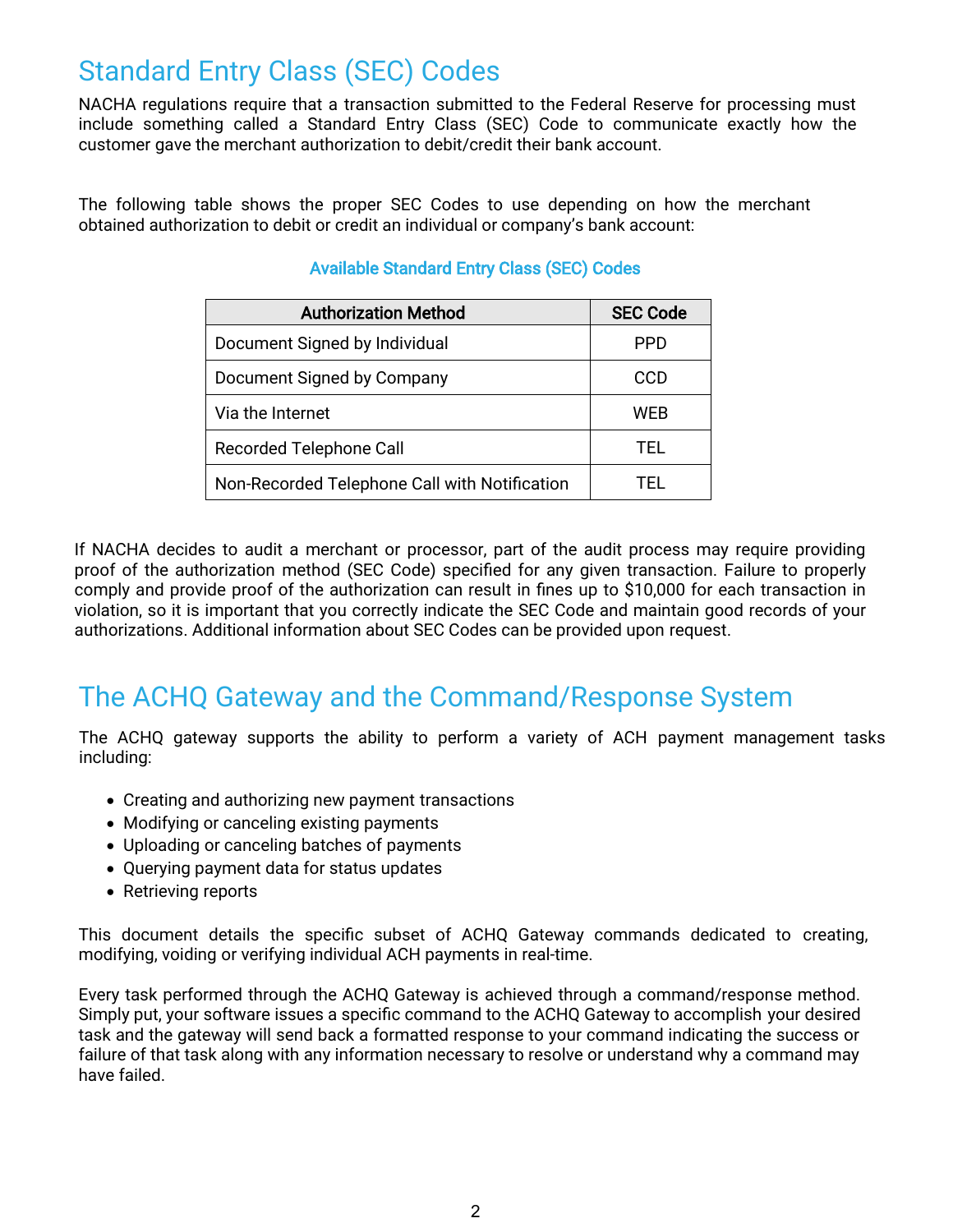# Available ECheck Transaction Commands

The following is a list and brief explanation of the ECheck Transaction Commands that can be issued through the ACHQ HTTP POST API:

- $\circ$  ECheck. Process Payment Initiates an ACH payment to or from a bank account. Validates the API request for errors, performs basic routing and account number validation and optionally verifies the bank account using the *Express Verify* service. The payment is only processed to the Federal Reserve if it passes the validation process.
- $\circ$  ECheck. VerifyBankAccount Performs basic algorithm verification on routing and account numbers and optionally verifies the bank account using the ACHQ Express Verify service.
- $\circ$  ECheck. Verify Plus Performs advanced bank account verification, returns additional data on valid bank accounts and optionally authenticates ownership of the bank account.
- $\circ$  ECheck.CreateACHQToken Tokenizes a bank account. Validates the API request for errors, performs basic routing and account number validation.
- $\circ$  ECheck. Update Modifies a transaction if it has not yet been sent to the Federal Reserve for processing at the daily cut-off time.
- $\circ$  ECheck.Refund Reverses a previous debit that has settled (Cleared) and refunds the same amount (or less if specified) to the same bank account as the original referenced debit. Refunds are automatically captured for settlement.
- o ECheck.Void Cancels (stops) an ECheck payment from processing if it has not yet been sent to the Federal Reserve for processing.
- $\circ$  ECheck.Hold Places a transaction on indefinite 'Merchant Hold' if it has not been sent to the Federal Reserve for processing. Processed payments cannot be placed on hold.
- $\circ$  **ECheck.RemoveHold** Removes the 'Merchant Hold' status on a transaction and reschedules the transaction for processing on the date specified in the command.

# Verification and Authentication Using Express Verify

Merchants may choose to sign up for an optional bank account verification service called *Express Verify*. This service will report in real-time if an account exists and whether it is in good standing or currently overdrawn, frozen or closed and likely to be returned. This service can also optionally authenticate the ownership of the bank account.

Verification can be optionally requested using a parameter when each payment is submitted or directly through the Echeck. Verify commands. Merchants can also configure their merchant account for automatic mandatory verification under the following scenarios:

- First Time WEB verifies a bank account the first time it is submitted with a WEB authorization to satisfy NACHA regulations for WEB transactions.
- First Time ANY verifies a bank account the first time it is submitted regardless of authorization method
- All Payments verifies every bank account on every payment whether it is the first time it is seen or not

Please speak with your ACHQ account manager to configure automatic mandatory verification policies on your merchant account.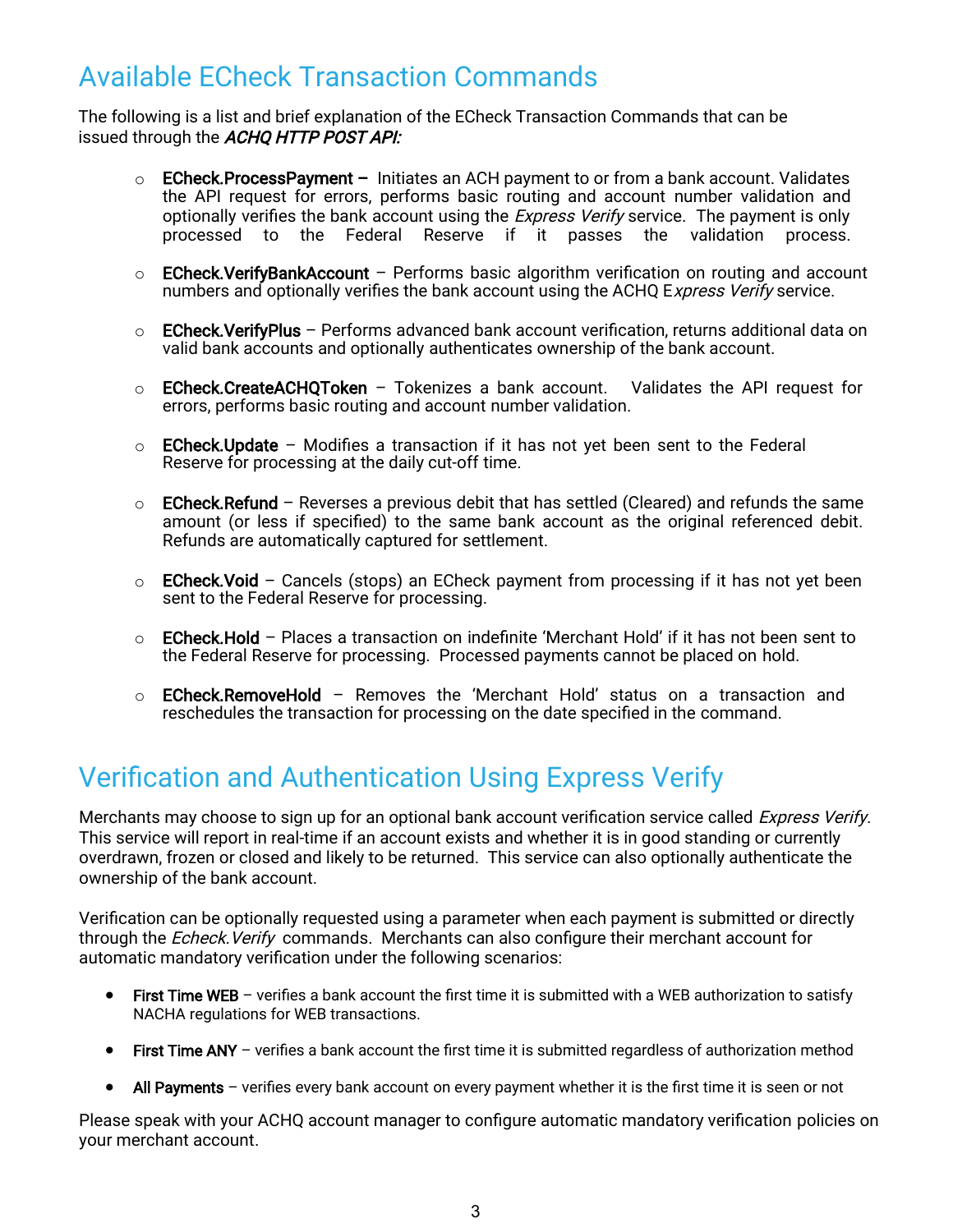# Unique Payment Transaction Identification

Proper communication between two separate transaction management applications (like this gateway and your software application) requires that both applications share a common, unique reference for each transaction for the two applications to communicate intelligently.

The ACHQ Gateway supports the following methods for uniquely referencing transactions:

### **Transact\_ReferenceID**

At the completion of each successful *ECheck.ProcessPayment* or *ECheck.Refund* command, a *T*ransact\_ReferenceID value is returned by the gateway. This value must be used to update or void a pending transaction. The *Transact\_ReferenceID* value is also included in all transaction reports as a tool for cross-referencing your internal transactions with the report results. Your software will need to store this value and associate it internally with your own payment transaction record for later transaction cross-reference.

### **Merchant\_Reference ID**

The ACHQ Gateway also supports the ability for Merchants to assign their own unique internal ID's to each payment transaction. Although this value cannot be used to update or void pending transactions, the Merchant\_ReferenceID value will be included in all transaction reports as an alternative (and easier) method of cross-referencing your internal transactions with the report results.

# Tokenization

Tokens are randomized strings of information that can be used to represent a bank account. The security benefits are obvious. If your company does not have to store actual bank account information, this reduces your risk of exposing the private banking information of your customers to potential hackers or even malicious employees.

When initiating an ACH payment, you have the option of supplying either a bank routing and account number or a supported token that represents a bank account.

ACHQ provides tokenization of bank accounts as an optional service for your benefit and security. When creating an ACH payment for the first time through the *Echeck.ProcessPayment* command, you have the option to tokenize your customer's bank account information through a parameter called Create ACHQToken. The ACHQ token will be sent back in the command response object. Once created, you can store and use that token for all future ACH payments to or from that person or company.

ACHQ also supports tokens from certain tokenization providers. A tokenization provider is a company that either manages tokens on your behalf or provides tokens that represent bank accounts as a part of their banking services.

If you are supplying an ACHQ token or a token from a service provider that has integrated or partnered with ACHQ, you simply supply the token in the *AccountToken* field of the appropriate payment command and ACHQ will convert that token to the actual bank account for ACH payment processing.

If you do not have a token, then you obviously will need to provide a valid bank routing and account number to process a payment. Providing an *AccountToken* and a bank account in the same payment command will result in an error.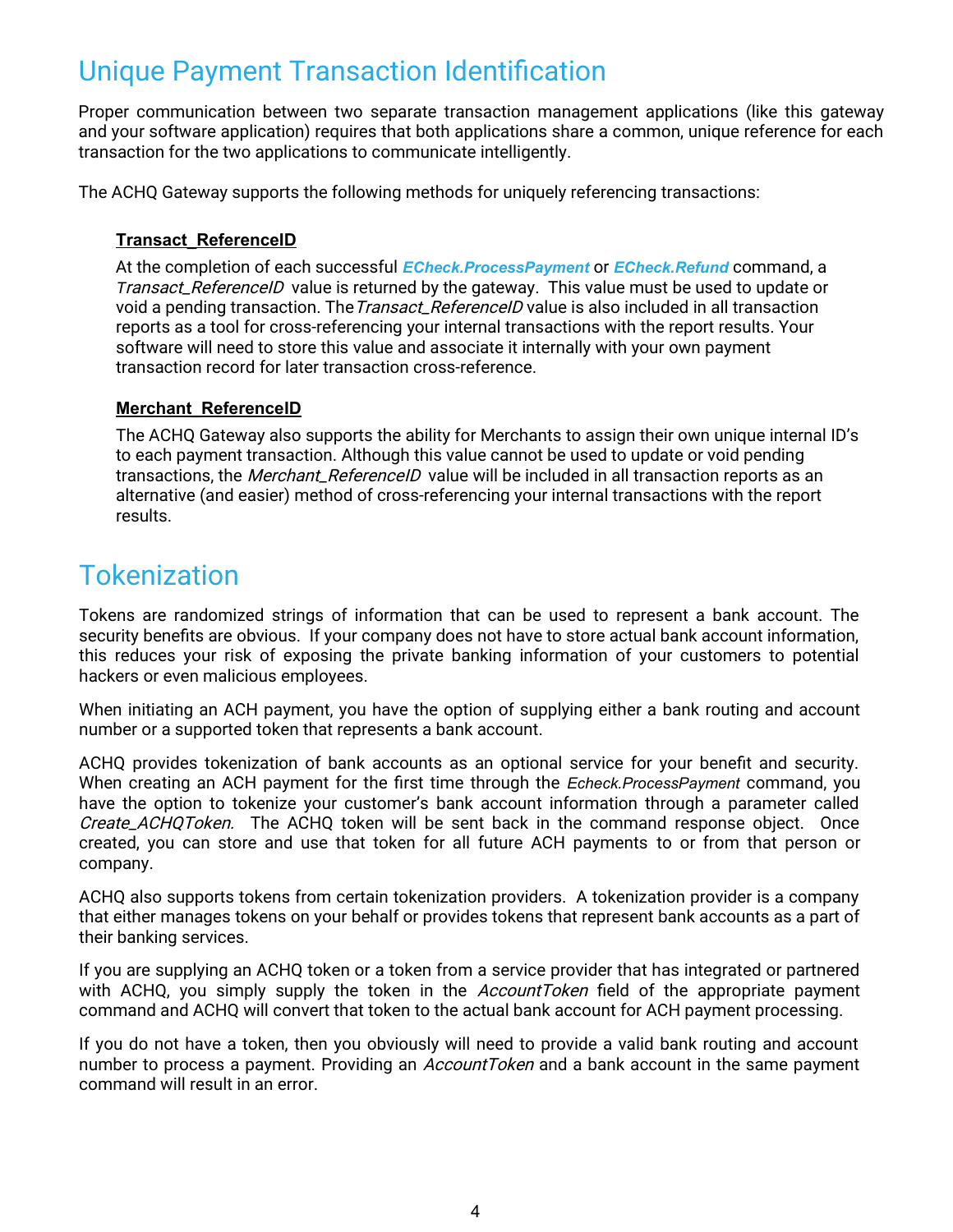# Same-Day vs Standard ACH Processing

Same-Day ACH processing allows merchants to send ACH credits and receive ACH debits faster than standard ACH processing.

Traditionally, ACH payments have always been batched at the end of each business day and sent to the Federal Reserve for overnight delivery and processing. Debits and credits would show on your customer's bank account the next banking business day.

In conjunction with the Federal Reserve, Same-Day ACH processing was introduced by NACHA to allow debits and credits to post to customer's bank accounts on the same day they are submitted by a merchant. Early processing cut-off windows were setup and new ACH banking rules were created to make this possible.

ACH debits and credits can now be posted on the same day to your customer's bank accounts if the payments are submitted to the Federal Reserve before the early Same-Day processing cut-off windows close.

There are several benefits to Same-Day ACH processing:

- Pre-funded credits can be delivered to your customer, employees, sales agents, vendors, etc on the same day they are submitted to ACHQ.
- Debits are deducted from your customers sooner than standard ACH processing, ensuring you have higher priority and faster access to the promised funds.
- Settlements for Same-Day ACH debit payments hit your bank account one day sooner than standard ACH debit payments

If your ACHQ merchant account has been approved for Same-Day ACH processing, ACHQ provides three different early processing windows you can utilize to submit Same-Day ACH payments.

### Same-Day ACH Delivery Cut-Off Windows

| Same-Day ACH Window #1 | 9:00 AM EST         |
|------------------------|---------------------|
| Same-Day ACH Window #2 | <b>11:15 AM EST</b> |
| Same-Day ACH Window #3 | <b>2:15 PM EST</b>  |

The earlier a Same-Day ACH payment is delivered to the [Federal Reserve](https://www.frbservices.org/resources/resource-centers/same-day-ach/fedach-processing-schedule.html), the sooner the payment will post to your customer's bank account that day.

To send a Same-Day ACH payment through this API, you simply set the *DeliveryWindow* parameter of the ECheck.ProcessPayment command to the value FirstAvailable and submit the payment to ACHQ prior to the last same-day delivery cut-off window.

ACH payments sent through this API with the optional *DeliveryWindow* parameter left undefined or set to Standard and payments submitted through this API after the last same-day delivery cut-off window (regardless of the value in the *DeliveryWindow* parameter) will be sent at via standard processing at the next available end-of-day processing cut-off window.

Please note that your ACHQ merchant account must first be approved and setup for Same-Day ACH processing to take advantage of this feature.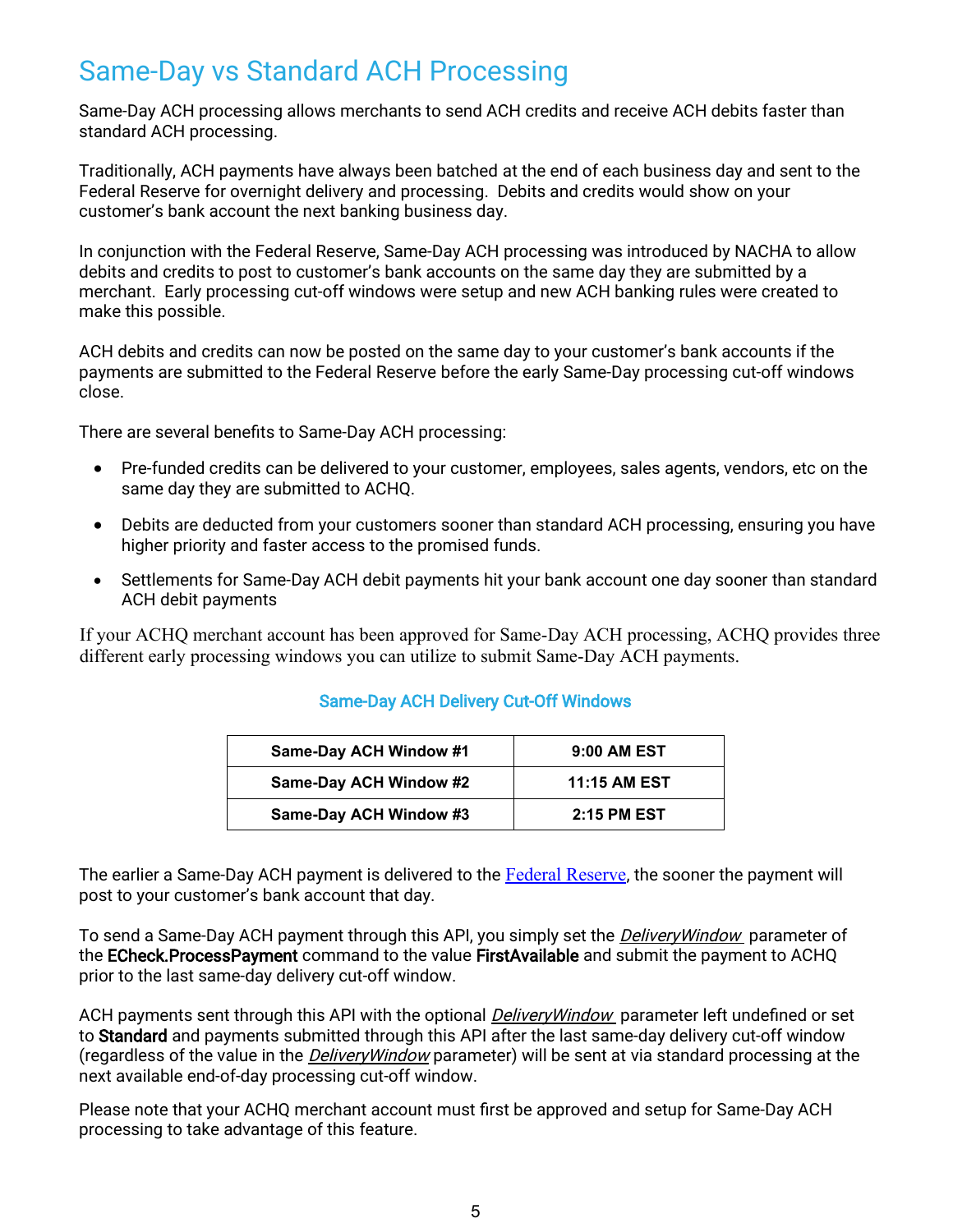# Application Testing

The ACHQ SpeedChex API supports sandbox, development and production modes through a single API endpoint. Please note the following methods for differentiating and controlling your integration mode for the ACHQ SpeedChex API:

- Sandbox Mode ACH payments are sent to a Sandbox account where they are captured, stored and show up in status tracking reports and queries - but they are never sent to the Federal Reserve for processing. You must use the following credentials for sending payments to the Sandbox account
- Development Mode In Development mode, ACH payments are submitted to the ACHQ API using your production credentials with a TestMode parameter set to "On". Payments submitted in this mode will receive a valid success or failure response, but unlike Sandbox and Production modes these ACH payments are never stored on the ACHQ platform for processing or made available for reporting and status tracking queries.

The following sandbox credentials and bank account rules may be helpful for testing your integration:

|                      | <b>Testing Bank Accounts</b>                                          | <b>Sandbox Testing Scenarios</b>                               |
|----------------------|-----------------------------------------------------------------------|----------------------------------------------------------------|
| Routing:<br>Account: | 123123123<br><any #="" account="" list="" not="" on="" this=""></any> | Passes all bank account verifications.                         |
| Routing:             | 123123123                                                             | Transaction status marked as <i>Returned NSF</i> on the next   |
| Account:             | 111111111                                                             | banking business day                                           |
| Routing:             | 123123123                                                             | Transaction status marked as Returned Other                    |
| Account:             | 222222222                                                             | (administrative return) on the next banking business day       |
| Routing:             | 123123123                                                             | Transaction status gets marked <i>Cleared</i> and then it gets |
| Account:             | 444444444                                                             | marked to <i>Charged Back</i> on the next business day         |
| Routing:             | 123123123                                                             | Transaction fails <i>Express Verify</i> and is immediately     |
| Account:             | 987654321                                                             | rejected                                                       |
| Routing:             | 123123123                                                             | Fails bank account ownership authentication on the             |
| Account:             | 999999999                                                             | Echeck. VerifyPlus command                                     |

### **Sandbox Merchant API Credentials**

MerchantID: 2001 Merchant GateID: test

Please Note: Merchant ID 2001 is a public test account. Any information you transmit may be viewed by users running the ACHQ demo. This includes payment accounts, names, addresses, phone numbers, and email addresses. Please always use fabricated test information.

# Data Security and Protection

Every Merchant is assigned a unique Merchant ID, GateID, and GateKey that must be kept confidential and will be required as part of each data packet sent to the ACHQ Gateway. In addition, an IP filtering scheme may be implemented to ensure that command packets are only accepted from IP addresses registered by the Merchant.

Protecting the financial transaction data processed through the ACHQ Gateway is of utmost priority. This means not only implementing the highest levels of security standards in data encryption and system security, but also setting strict controls that limit authorized access to sensitive information.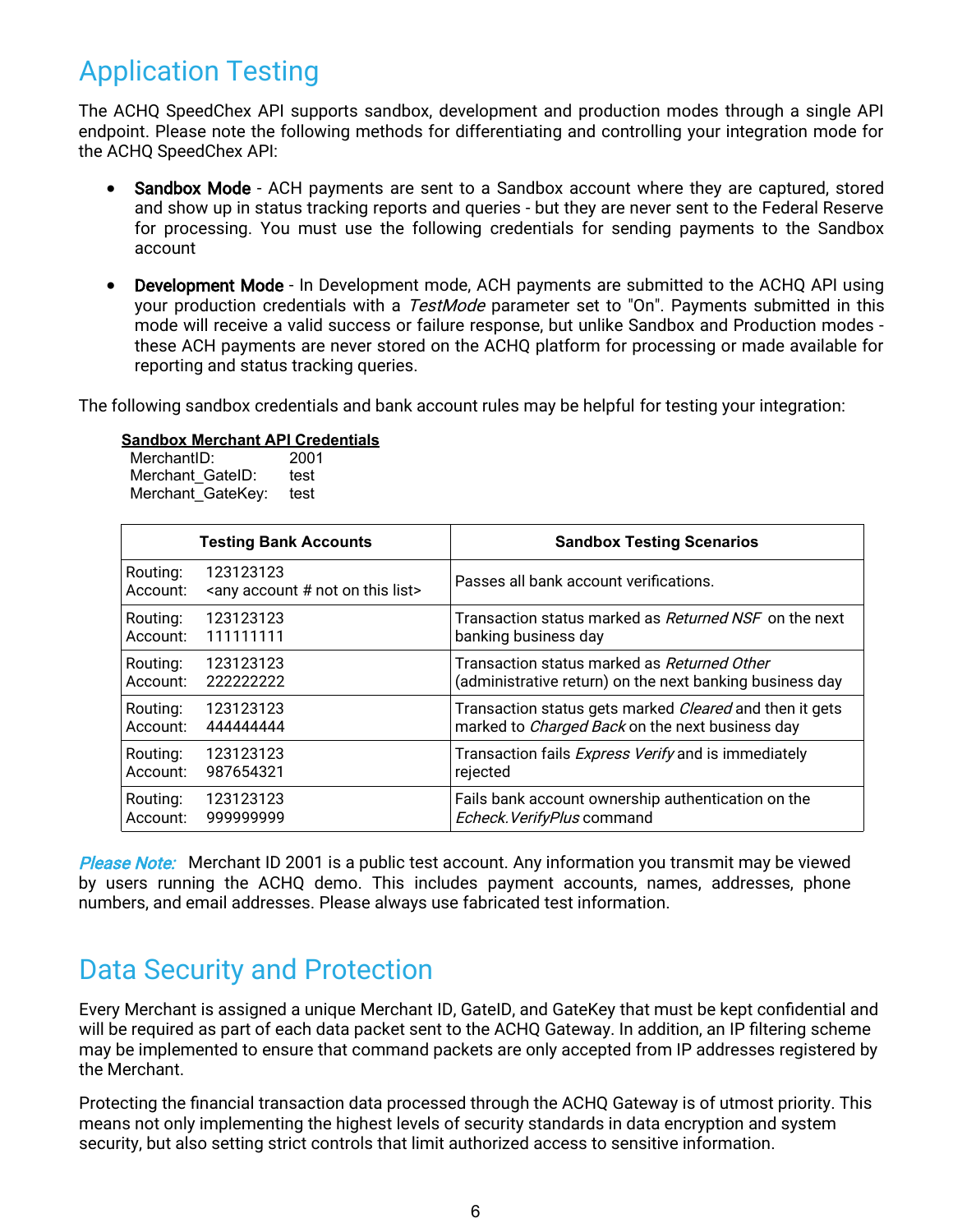# Overview of the Command Process

Integrating this API into your software application is not difficult. The following is an overview of the major components of this task:

- Data Gathering Merchants are responsible for collecting and submitting all data associated with a transaction command.
- Submitting a Gateway Command You must create a script or program that submits a command packet over the Internet using the secured HTTPS protocol. The rules for constructing the HTTPS command are defined in the next section of this document titled General Implementation Rules and Specifications.
- Transaction Packet Validation The ACHQ Payment Gateway parses the command packet for missing data, invalid field values, security violations, etc.
- Response Processing The ACHQ Payment Gateway will return a comma-delimited or JSON text response after it receives and processes the command. The exact format and meaning of the text response will be based on the command issued as defined in the next section of this document titled General Implementation Rules and Specifications.

# General Implementation Rules and Specifications

1 Basic Command Template – The following table defines the basic data fields that will be required when submitting any command through the ACHQ HTTP POST API:

| <b>Field Name</b>                                     | Usage    | <b>Field Value Format Constraints</b>                                                                                                                                                                                         |
|-------------------------------------------------------|----------|-------------------------------------------------------------------------------------------------------------------------------------------------------------------------------------------------------------------------------|
| MerchantID                                            | Required | Provided by your ACHQ account manager                                                                                                                                                                                         |
| <b>Merchant GatelD</b>                                | Required | Provided by your ACHQ account manager                                                                                                                                                                                         |
| Merchant_GateKey                                      | Required | Provided by your ACHQ account manager                                                                                                                                                                                         |
| Command                                               | Required | Set this value to the name of the command you are issuing to<br>the ACHQ Payment Gateway.                                                                                                                                     |
| CommandVersion                                        | Required | Set to 2.0 to enforce this API documentation revision.                                                                                                                                                                        |
| TestMode                                              | Optional | Set this value to 'On' to test a command response without<br>actually executing the command. Default value is 'Off'.                                                                                                          |
| ResponseType                                          | Optional | Value must be: JSON, or CSV. Default is JSON                                                                                                                                                                                  |
| <additional as="" fields="" required=""></additional> |          | Based on the Command value, you may be required to define<br>additional fields to send in the command packet. These fields<br>will be defined in the various sections of this document<br>dedicated to each specific command. |

2 Submitting a Gateway Command – To submit a gateway command to ACHQ, use either HTTP POST or GET to transmit the necessary command fields to the following secure URL:

https:/[/ www.speedchex.com/datalinks/transact.aspx](http://www.speedchex.com/datalinks/transact.aspx)

If using HTTP GET, please make sure that all data values have been encoded to be URL-safe.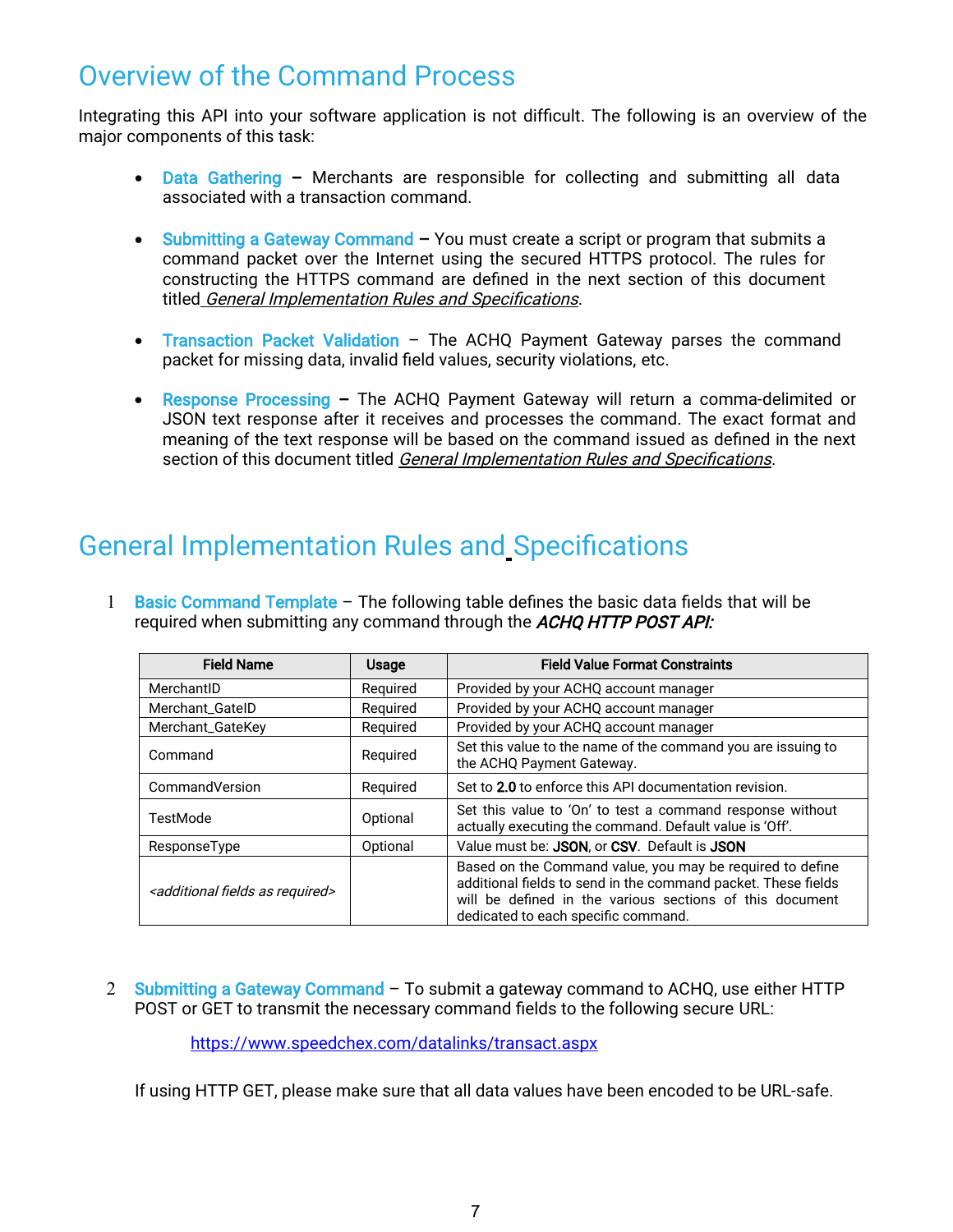3 Response Template – In response to any command, the ACHQ Payment Gateway will return a JSON response indicating whether the command succeeded or failed and any additional information necessary to interpret the response. The following table defines the field values that will be returned in every response and their meaning:

| <b>Field Name</b>         | <b>Field Contents</b>                                                                                                                   |              | <b>Max</b><br><b>Additional Information</b><br>Length                                                                              |  |  |
|---------------------------|-----------------------------------------------------------------------------------------------------------------------------------------|--------------|------------------------------------------------------------------------------------------------------------------------------------|--|--|
| CommandStatus             | Returns one of the following values:<br>• Approved<br>• Declined<br>• Error                                                             | 30           | Indicates the success or<br>failure of the command issued.                                                                         |  |  |
| ResponseCode              | 3<br>A 3 digit code indicating command<br>success or reason for command<br>failure.                                                     |              | Please refer to <b>Appendix A -</b><br>Response Code Definitions for a<br>list of possible ResponseCode                            |  |  |
| Description               | Description of the ResponseCode<br>value                                                                                                | 255          | values, their descriptions, and<br>what ErrorInformation may be                                                                    |  |  |
| ErrorInformation          | Additional information to help<br>determine the source of an error.                                                                     | 50           | made available.                                                                                                                    |  |  |
| ExpressVerify.Status      | Returns one of the following<br>values if Express Verify is<br>activated: 'POS', 'NEG', 'UNK' or<br>'ERR'.                              | $\mathbf{3}$ | ExpressVerify is a complex<br>object that contains bank<br>account verification results<br>from Express Verify.                    |  |  |
| ExpressVerify.Code        | A code indicating the reason for the<br>ExpressVerify.Status value                                                                      | 5            | Please refer to Appendix B -                                                                                                       |  |  |
| ExpressVerify.Description | A brief explanation for the<br>ExpressVerify.Code value                                                                                 | 255          | <b>Bank Account Verification</b><br><b>Response Codes for more</b><br>details about these<br>responses.                            |  |  |
| ResponseData              | Please see the documentation for the<br>specific command to be issued for an<br>explanation of the possible value(s) for<br>this field. |              | This is a generic object that can<br>take the form of any scalar or<br>complex object called for by the<br>command that is issued. |  |  |
| ACHQToken                 | A unique token that can be used<br>to represent the supplied bank<br>routing and account<br>information on any future<br>payments.      | 50           | A token will only be generated<br>if directed requested on the<br>Create_ACHQToken parameter.                                      |  |  |
| Provider_TransactionID    | This field is returned but not<br>used by this API                                                                                      | 50           | This value will always be null                                                                                                     |  |  |
| Transact_ReferenceID      | A unique ID assigned to each<br>command submitted to the ACHQ<br>Gateway.                                                               | 30           | This value can be used for as a<br>unique transaction identifier or<br>as a reference for support on<br>any command.               |  |  |

 *Note: The ECheck.VerifyPlus command contains additional response fields detailed in that command 's definition.*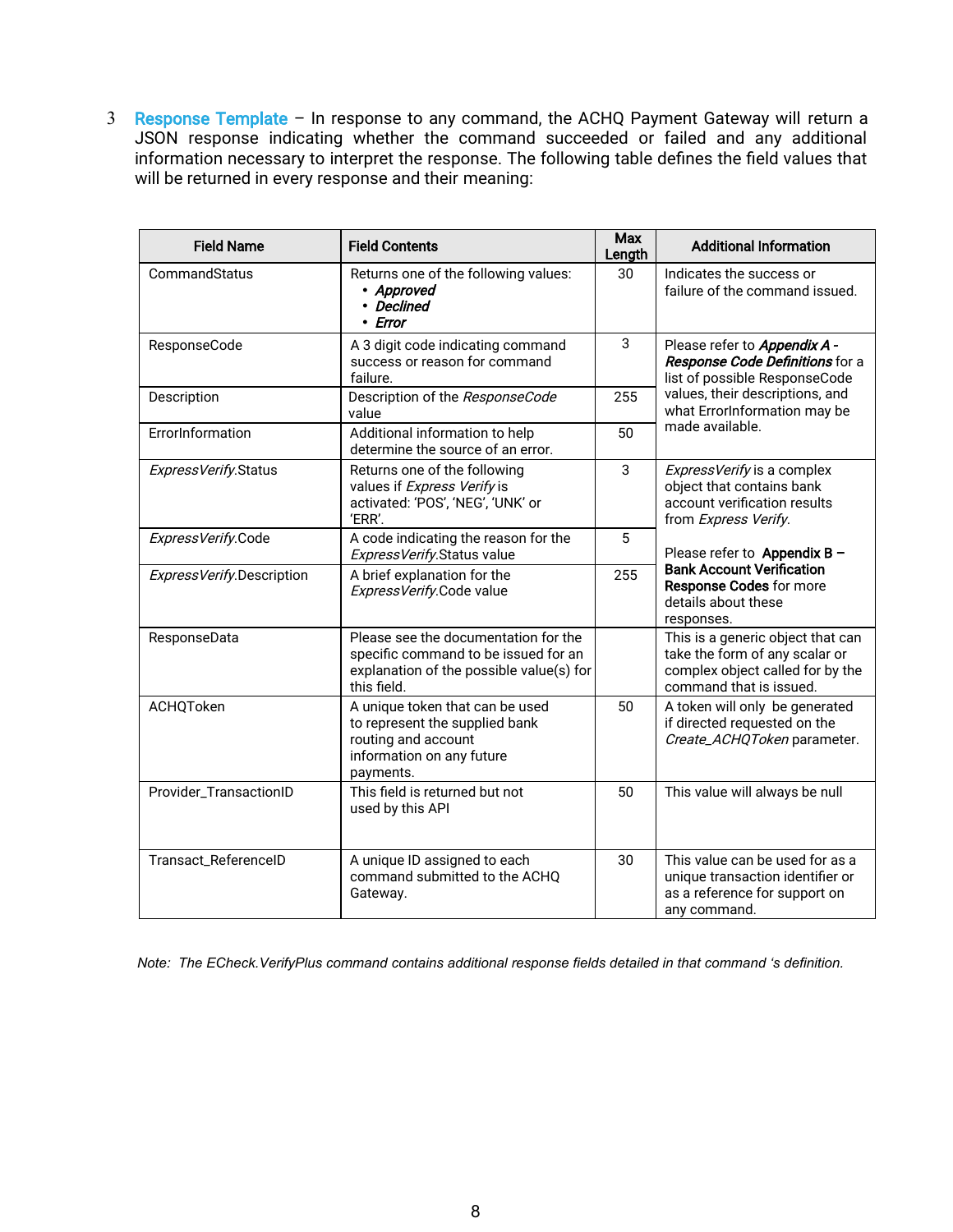### Command: ECheck.ProcessPayment

Description: Initiates an ACH payment to or from a bank account. Validates the command parameters for errors, performs basic routing and account number validation and optionally verifies the bank account using the Express Verify service. Payment is only processed to the Federal Reserve if it passes the validation process.

| <b>Field Name</b>      | <b>Usage</b> | <b>Field Value Format Constraints</b>                                                                                                                              | Max Length     |
|------------------------|--------------|--------------------------------------------------------------------------------------------------------------------------------------------------------------------|----------------|
| MerchantID             | Required     | Provided by your ACHQ account manager                                                                                                                              |                |
| Merchant_GateID        | Required     | Provided by your ACHQ account manager                                                                                                                              |                |
| Merchant_GateKey       | Required     | Provided by your ACHQ account manager                                                                                                                              |                |
| Command                | Required     | Set to ECheck.ProcessPayment                                                                                                                                       | 50             |
| CommandVersion         | Required     | Set to 2.0 for this API documentation revision.                                                                                                                    |                |
| TestMode               | Optional     | Set this value to On to test a command response. Default is Off.                                                                                                   | 3              |
| DateScheduled          | Optional     | Date to process this payment. Format mm/dd/yyyy                                                                                                                    |                |
| PaymentDirection       | Required     | Value must be FromCustomer or ToCustomer                                                                                                                           | 12             |
| Amount                 | Required     | The amount of the check.                                                                                                                                           |                |
| Merchant_ReferenceID   | Optional     | $\bm{\mathsf{A}}$ unique internal identifier you have assigned to this payment                                                                                     | 50             |
| Description            | Optional     | A description for this transaction                                                                                                                                 | 100            |
| Billing_CustomerID     | Optional     | A unique ID assigned to the Customer.                                                                                                                              | 20             |
| Billing_CustomerName   | Required     | Name of person on bank account                                                                                                                                     | 80             |
| Billing_Company        | Conditional  | Company name on bank account. Required if                                                                                                                          | 80             |
|                        |              | CheckType field is set to Business                                                                                                                                 |                |
| Billing_Address1       | Required     | Street Address on bank account                                                                                                                                     | 70             |
| Billing_Address2       | Optional     | Additional street address information                                                                                                                              | 40             |
| Billing_City           | Required     | City                                                                                                                                                               | 70             |
| Billing_State          | Required     | <b>State</b>                                                                                                                                                       | 30             |
| Billing_Zip            | Required     | Zip Code. Format: ##### or #####+####                                                                                                                              | 10             |
| <b>Billing_Country</b> | Optional     | 2-letter country code (ISO 3166). Default is US                                                                                                                    | $\overline{2}$ |
| Billing_Phone          | Required     | Phone number                                                                                                                                                       | 20             |
| Billing_Email          | Conditional  | Payment notification email address. Required if                                                                                                                    | 80             |
|                        |              | SendEmailToCustomer is set to Yes                                                                                                                                  |                |
| SendEmailToCustomer    | Required     | Value must be Yes or No                                                                                                                                            | 3              |
| Customer_IPAddress     | Conditional  | Customer's IP Address. Only required if the                                                                                                                        | 15             |
|                        |              | SECCode field is set to WEB.                                                                                                                                       |                |
| DeliveryWindow         | Optional     | Value can be FirstAvailable or Standard. Use FirstAvailable if<br>attempting to hit a Same-Day ACH delivery window. No value<br>defaults to Standard ACH delivery. | 50             |
| Run_ExpressVerify      | Optional     | Value must be Yes or No. Default is No if not specified                                                                                                            | 3              |
| Create_ACHQToken       | Optional     | Value must be Yes or No. Default is No if not specified.                                                                                                           | 3              |
| SECCode                | Required     | Value must be PPD, CCD, WEB, or TEL.                                                                                                                               | 3              |
|                        |              | Only Required When Submitting a Tokenized Bank Account                                                                                                             |                |
| AccountToken           | Required     | The token representing a customer's bank account information                                                                                                       | 100            |
| TokenSource            | Required     | Possible values: ACHQ or Plaid                                                                                                                                     | 50             |
|                        |              | Only Required When Submitting Standard Bank Account Information                                                                                                    |                |
| CheckType              | Required     | Value must be Personal or Business                                                                                                                                 | 8              |
| AccountType            | Required     | Value must be Checking or Savings                                                                                                                                  | 8              |
| RoutingNumber          | Required     | ABA routing number on customer's check.                                                                                                                            | 9              |
| AccountNumber          | Required     | Bank account number to debit or credit                                                                                                                             | 30             |
| CheckNumber            | Optional     | Customer's check number.                                                                                                                                           | 25             |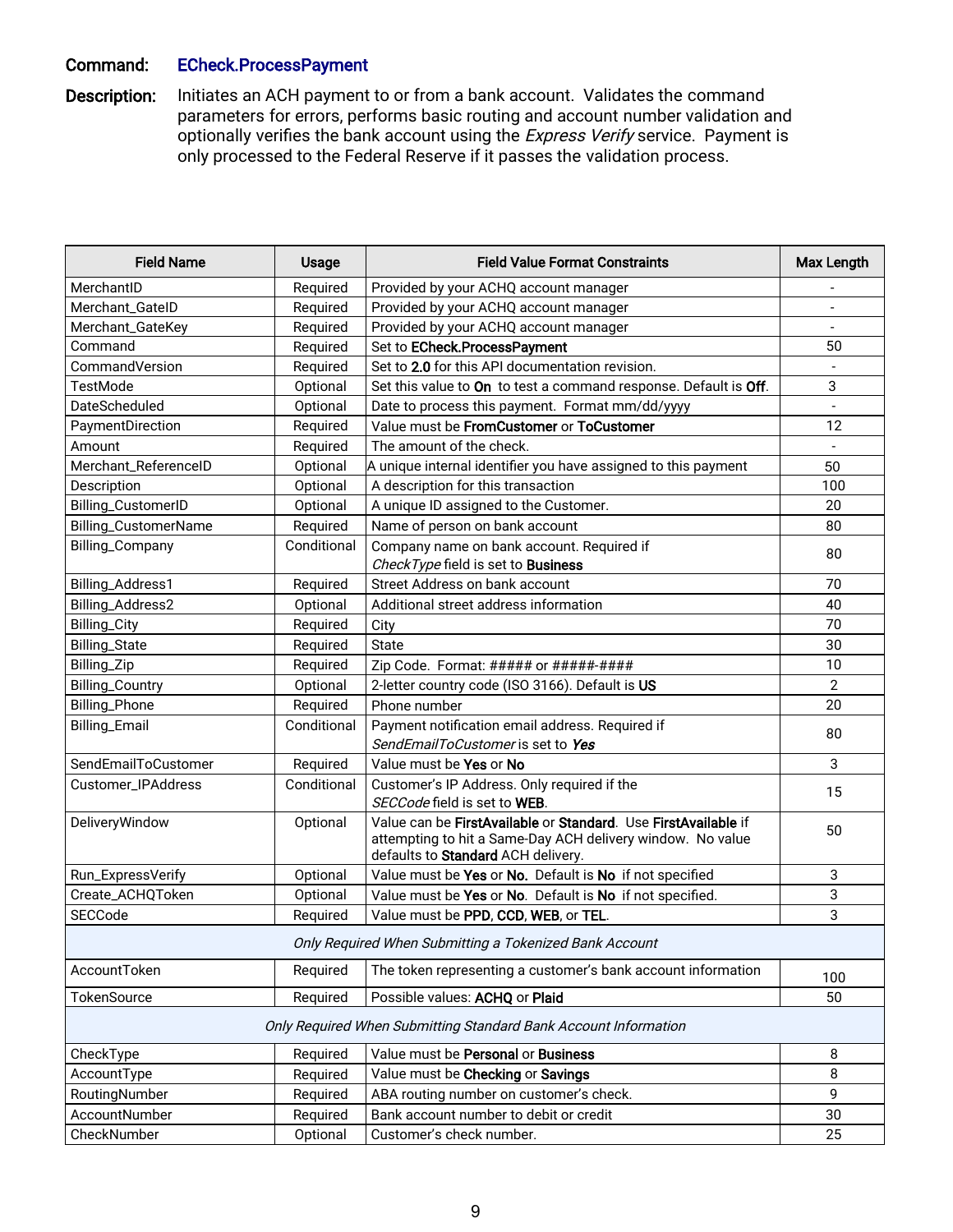### Command: ECheck.VerifyBankAccount

Description: Performs basic algorithm verification on a routing number and account number and optionally verifies the bank account using the Express Verify service. The following table defines the data field rules for this command:

| <b>Field Name</b> | <b>Usage</b> | <b>Field Value Format Constraints</b>                                             | <b>Max Length</b> |
|-------------------|--------------|-----------------------------------------------------------------------------------|-------------------|
| MerchantID        | Required     | Provided by your ACHQ account manager                                             |                   |
| Merchant_GateID   | Required     | Provided by your ACHQ account manager                                             |                   |
| Merchant_GateKey  | Required     | Provided by your ACHQ account manager                                             |                   |
| Command           | Required     | Set to ECheck. Verify Bank Account                                                |                   |
| CommandVersion    | Required     | Set to 2.0 for this API documentation revision                                    |                   |
| TestMode          | Optional     | Set this value to On to test a command response. Default value<br>is <b>Off</b> . | 3                 |
| PaymentDirection  | Required     | Value must be FromCustomer or ToCustomer                                          | 12                |
| Amount            | Required     | The amount of the check                                                           |                   |
| CheckType         | Required     | Value must be Personal or Business                                                | 8                 |
| AccountType       | Required     | Value must be Checking or Savings                                                 | 8                 |
| RoutingNumber     | Required     | ABA routing number on customer's check                                            | 9                 |
| AccountNumber     | Required     | Customer's bank account number                                                    | 30                |
| Run_ExpressVerify | Optional     | Value must be Yes or No. Default is No if not specified                           | 3                 |

#### Response Notes:

When Run\_ExpressVerify is set to No, this command will perform a simple verification to make sure the bank routing and account numbers pass a basic algorithm structure test. A failure will result in a ResponseCode value of 209 (Invalid Routing Number) or 210 (Invalid Bank Account Number).

When Run\_ExpressVerify is set to Yes and the merchant account is setup on the ACHQ Express Verify service, the API will connect to the banking network to validate the bank routing and account numbers exist and have a good account status.

If the bank account fails verification, the API will return a *CommandStatus* of 'Declined' and a failure ResponseCode value of 202. The nested *ExpressVerify* response object will contain values indicating a negative verification status and the reason.

If bank account verification succeeds or the account status cannot be determined, the API will return a CommandStatus of 'Approved' and a ResponseCode value of 000. The nested ExpressVerify response object will contain values indicating either a positive verification result or an unknown verification result and the reason.

Please refer to Appendix B - Bank Account Verification Response Codes for more details about the possible responses from the Express Verify service to make sure your code handles each type of response appropriately according to your company's or your merchant's policies.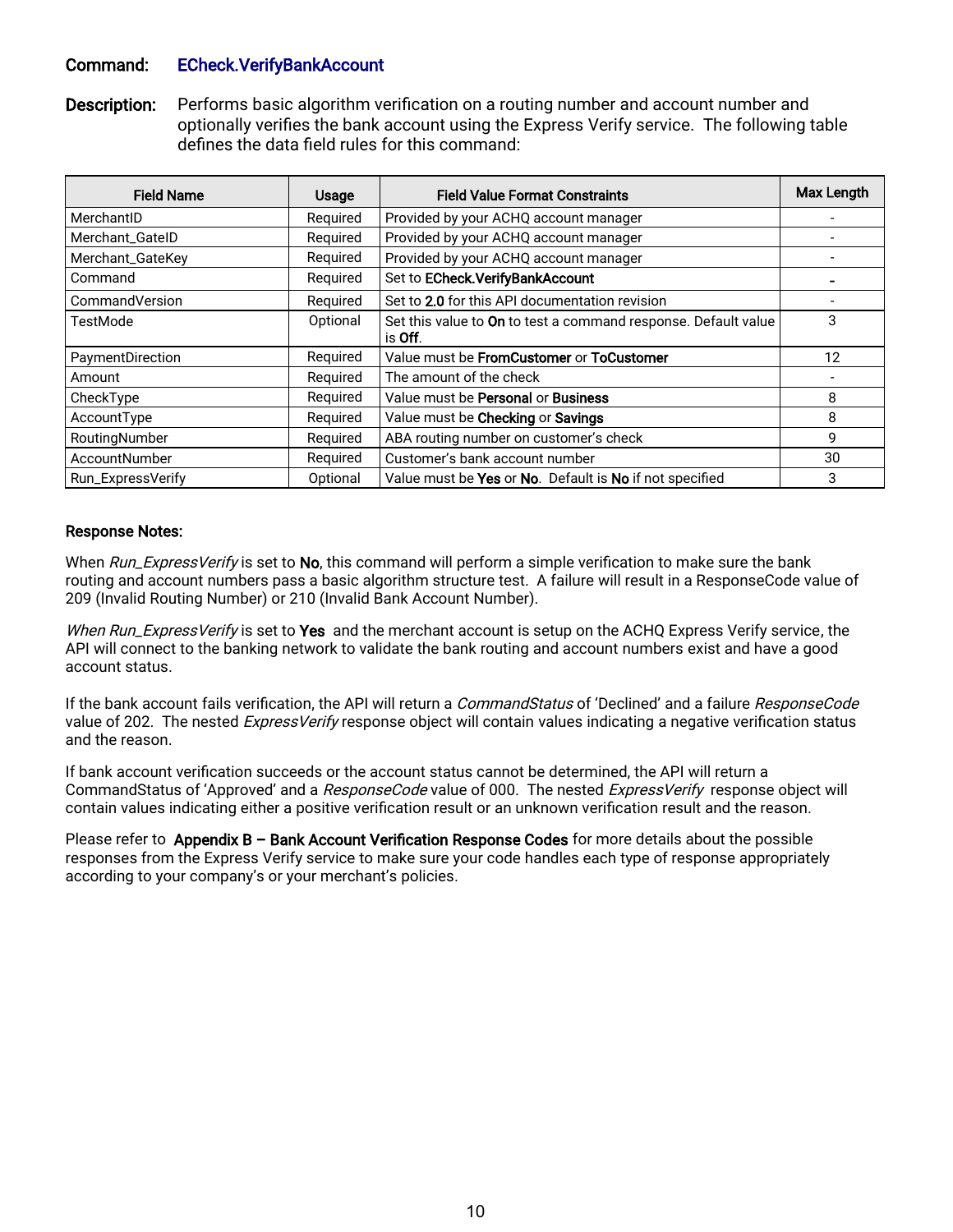### Command: ECheck.VerifyPlus

Description: Performs advanced bank account verification, returns additional information on valid bank accounts and optionally authenticates the ownership of the bank account. The following table defines the data field rules for this command:

| <b>Field Name</b>   | <b>Usage</b> | <b>Field Value Format Constraints</b>                             | Max Length     |
|---------------------|--------------|-------------------------------------------------------------------|----------------|
| MerchantID          | Required     | Provided by your ACHQ account manager                             |                |
| Merchant_GateID     | Required     | Provided by your ACHQ account manager                             |                |
| Merchant_GateKey    | Required     | Provided by your ACHQ account manager                             |                |
| Command             | Required     | Set to ECheck. Verify Plus                                        |                |
| CommandVersion      | Required     | Set to 2.0 for this API documentation revision                    |                |
| TestMode            | Optional     | Set this value to On to test a command response. Default is Off.  | 3              |
| RoutingNumber       | Required     | ABA routing number on customer's check                            | 9              |
| AccountNumber       | Required     | Customer's bank account number                                    | 30             |
|                     |              | Only Needed When Authenticating Bank Account Ownership            |                |
| OwnerAuth           | Optional     | Set to On to authenticate bank account ownership. Default is Off. | 3              |
| <b>CustomerName</b> | Conditional  | Name of person on bank account if this is a personal account      | 80             |
| Company             | Conditional  | Company name on bank account if this is a business account        | 80             |
| Address1            | Optional     | Street Address on bank account                                    | 70             |
| Address2            | Optional     | Additional street address information                             | 40             |
| City                | Optional     | City                                                              | 70             |
| <b>State</b>        | Optional     | Valid US state or Canadian province abbreviation                  | $\overline{2}$ |
| Zip                 | Optional     | Valid US or Canadian Zip/Postal Code                              | 10             |
| Country             | Optional     | Only US and CA are supported - defaults to US                     | $\overline{2}$ |
| Phone               | Optional     | Phone number                                                      | 20             |
| TaxID               | Optional     | Personal SSN or Business's EIN                                    | 10             |

#### Response Notes on Bank Account Verification:

If the bank account fails verification, the API will return a *CommandStatus* of 'Declined' and a failure *ResponseCode* value of 202. The nested ExpressVerify response object will contain values indicating a negative verification status and the reason.

If bank account verification succeeds or the account status cannot be determined, the API will return a CommandStatus of 'Approved' and a ResponseCode value of 000. The nested ExpressVerify response object will contain values indicating either a positive verification result or an unknown verification result and the reason.

The API response for the ECheck. VerifyPlus command will add the following fields in the nested ExpressVerify response object which may or may not contain data depending on the information available from the verification network:

| <b>Field Name</b>             | <b>Field Contents</b>                                                 | Max<br>Length | <b>Additional Information</b>                                                           |
|-------------------------------|-----------------------------------------------------------------------|---------------|-----------------------------------------------------------------------------------------|
| ExpressVerify.AccountCreated  | Date the account was added to the<br>real-time network                | 3             | ExpressVerify is a nested<br>object that contains bank<br>account verification results. |
| ExpressVerify.AccountLastSeen | ate the account's status was last updated in<br>the real-time network | 5             | These fields will be added to<br>the existing ExpressVerify                             |
| ExpressVerify.BankName        | Name of the bank matching the input<br>routing number                 | 255           | object detailed in the<br>standard Response Template<br>for this command only           |

Please refer to Appendix B – Bank Account Verification Response Codes for more details about the possible responses from the Express Verify service to make sure your code handles each type of response appropriately according to your company's or your merchant's policies.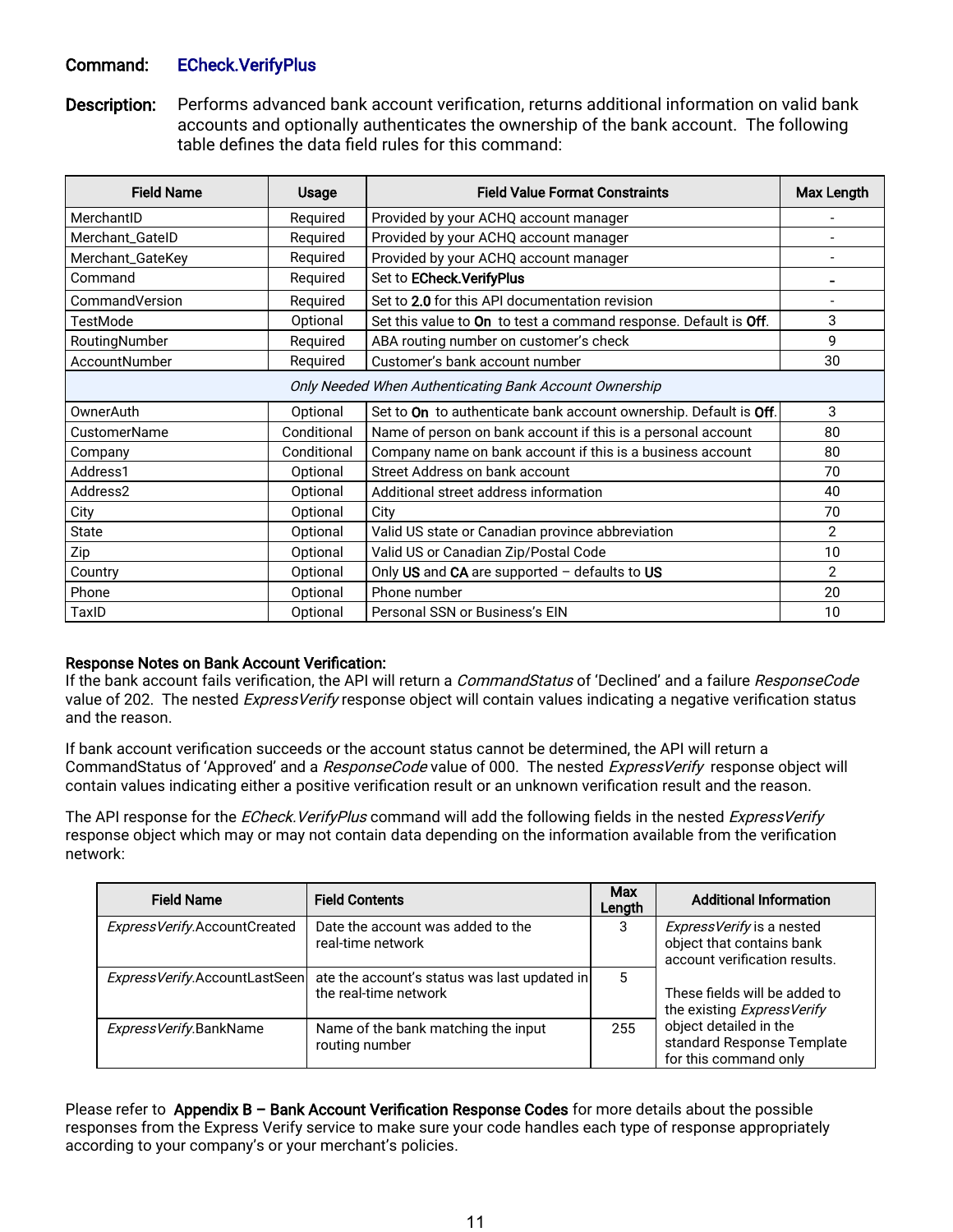### **Command: ECheck.VerifyPlus** (continued)

#### Response Notes for Bank Account Ownership Authentication:

When the OwnerAuth parameter is set to "On", bank account verification is always still performed first. The bank account verification results are returned in the normal ExpressVerify response fields.

Ownership authentication will only be attempted if the bank account passes verification and the account exists at a bank on our real-time verification network. So that means when OwnerAuth is set to "On", only the following bank account verification response codes in ExpressVerify. Code will trigger an attempt at authentication ownership: 1111, 5555, RT02 and RT03.

If bank account verification fails or if it succeeds with something other than one of the response codes listed above, bank account ownership will not be authenticated.

In addition to the standard API response fields detailed in the standard Response Template, the API response for the Echeck. VerifyPlus command will also include a nested "OwnerAuth" JSON object that contains the following fields when OwnerAuth is set to "On"

| <b>Field Name</b>     | <b>Field Contents</b>                                                                                                         | Max<br>Length | <b>Additional Information</b>                                                                            |
|-----------------------|-------------------------------------------------------------------------------------------------------------------------------|---------------|----------------------------------------------------------------------------------------------------------|
| OwnerAuth.Status      | Returns POS, NEG, UNK or ERR<br>indicating the ownership<br>authentication status                                             | 3             | OwnerAuth is a complex JSON<br>object that contains bank<br>account ownership<br>authentication results. |
| OwnerAuth.Code        | A code indicating the reason for the<br>VerifyPlus.Status value                                                               | 5             | Please refer to Appendix $C -$                                                                           |
| OwnerAuth.Description | A brief explanation for the<br>VerifyPlus.Code value                                                                          | 255           | <b>Verify Plus (Ownership</b><br><b>Authentication) Response</b><br><b>Codes</b> for more details about  |
| OwnerAuth.AccountType | Account type as defined by the bank for<br>the account owner.                                                                 |               | ownership authentication<br>response options;                                                            |
|                       | Please refere to Appendix $D -$ OwnerAuth<br>Bank Account Type Response Options for<br>possible response values in this field |               |                                                                                                          |

Ownership authentication can be attempted using only a person's name or a company name. However, providing more detailed information about the bank account owner (address, tax id, etc) will result in a more accurate and robust the ownership authentication comparison and response.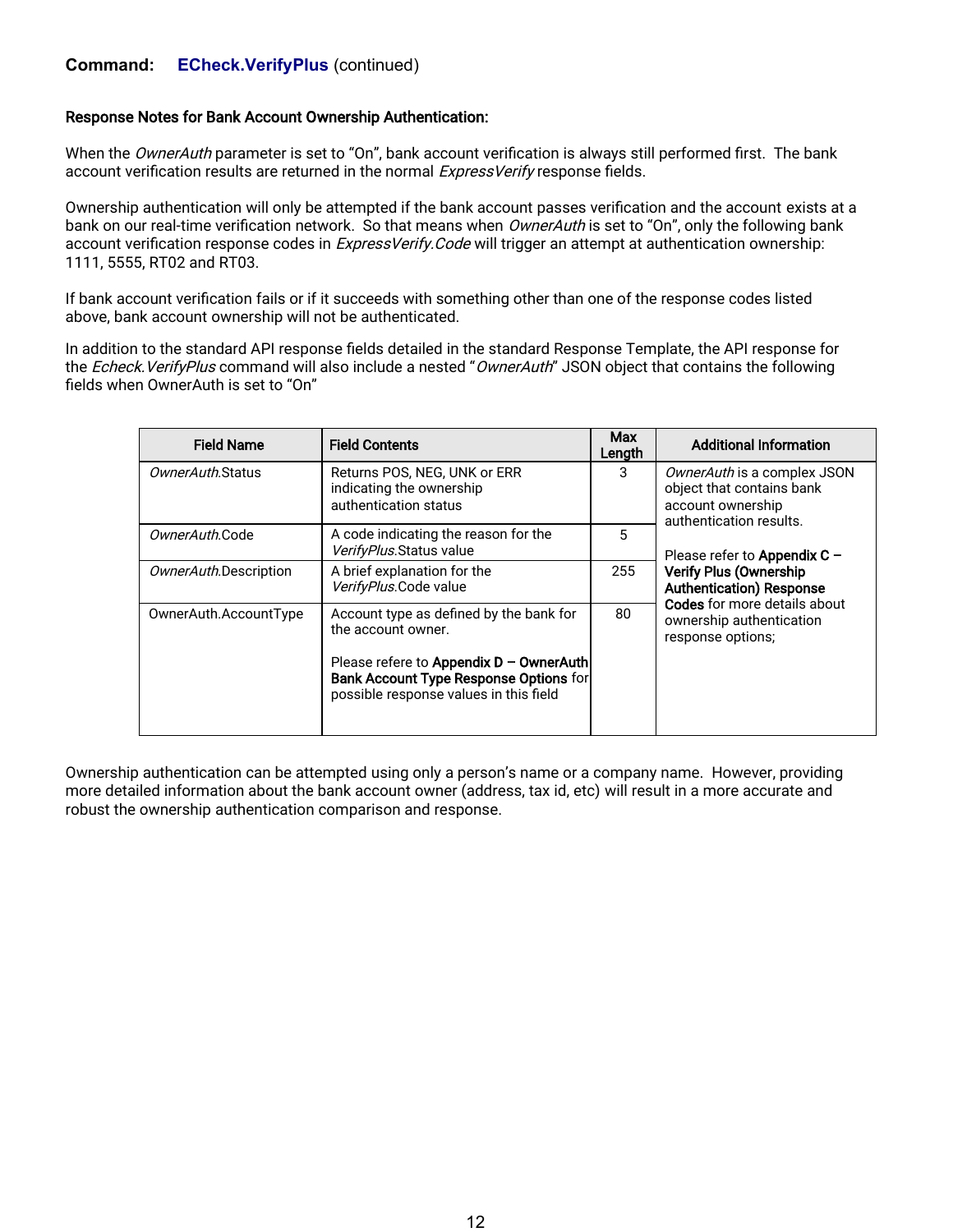## Command: ECheck.CreateACHQToken

Description: Tokenizes the bank account information provided. Validates the transaction data packet for errors, performs basic routing and account number validation. The following table defines the data field rules for this command:

| <b>Field Name</b> | <b>Usage</b> | <b>Field Value Format Constraints</b>          | Max Length |
|-------------------|--------------|------------------------------------------------|------------|
| MerchantID        | Required     | Provided by your ACHQ account manager          |            |
| Merchant_GateID   | Required     | Provided by your ACHQ account manager          |            |
| Merchant_GateKey  | Required     | Provided by your ACHQ account manager          |            |
| Command           | Required     | Set to ECheck.CreateACHQToken                  | 50         |
| CommandVersion    | Required     | Set to 2.0 for this API documentation revision |            |
| CheckType         | Required     | Value must be Personal or Business             | 8          |
| AccountType       | Required     | Value must be Checking or Savings              | 8          |
| RoutingNumber     | Required     | ABA routing number on customer's check         | 9          |
| AccountNumber     | Required     | Customer's bank account number                 | 30         |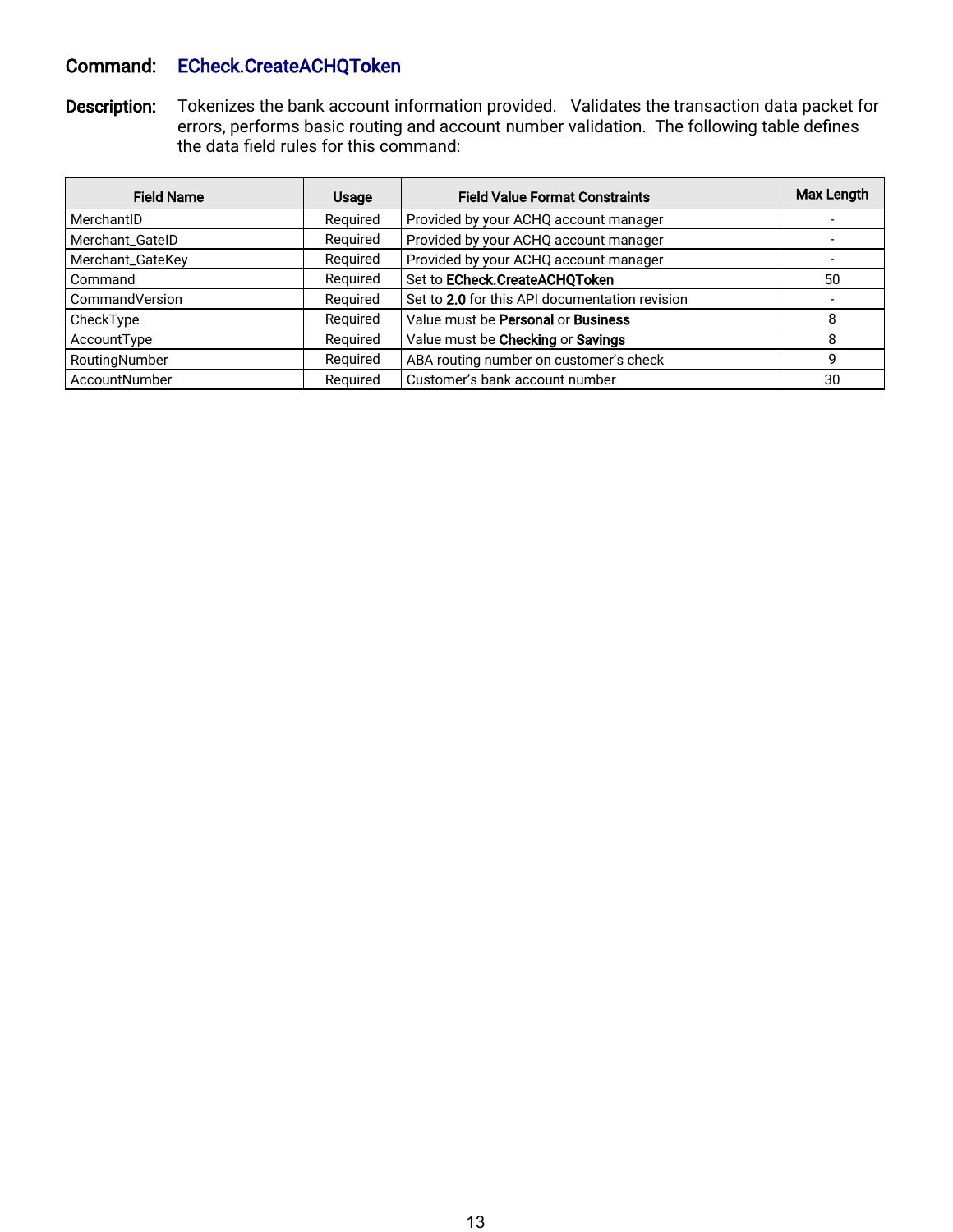## Command: ECheck.Update

Description: Modifies a transaction if it has not yet been sent to the Federal Reserve for processing.

Note: Please do not specify a value for an optional field if you do not intend to modify its value.

| <b>Field Name</b>         | <b>Usage</b> | <b>Field Value Format Constraints</b>                                                               | Max Length               |
|---------------------------|--------------|-----------------------------------------------------------------------------------------------------|--------------------------|
| MerchantID                | Required     | Provided by your ACHQ account manager                                                               |                          |
| Merchant_GateID           | Required     | Provided by your ACHQ account manager                                                               | $\overline{\phantom{a}}$ |
| Merchant_GateKey          | Required     | Provided by your ACHQ account manager                                                               |                          |
| Command                   | Required     | Set to ECheck.Update                                                                                | 50                       |
| CommandVersion            | Required     | Set to 2.0 for this API documentation revision.                                                     |                          |
| <b>TestMode</b>           | Optional     | Set this value to On to test a command response. Default<br>value is Off.                           | 3                        |
| Transact_ReferenceID      | Required     | The unique Transact_ReferencelD sent in response to the<br>original ECheck.ProcessPayment command.  | 50                       |
| DateScheduled             | Optional     | Date to process this payment. Format mm/dd/yyyy                                                     |                          |
| PaymentDirection          | Optional     | Value must be FromCustomer or ToCustomer                                                            | 12                       |
| Amount                    | Optional     | The amount of the check.                                                                            |                          |
| CheckType                 | Optional     | Value must be Personal or Business                                                                  | 8                        |
| AccountType               | Optional     | Value must be Checking or Savings                                                                   | $\,8\,$                  |
| RoutingNumber             | Optional     | ABA routing number on customer's check.                                                             | q                        |
| AccountNumber             | Optional     | Customer's bank account number                                                                      | 30                       |
| CheckNumber               | Optional     | Customer's check number. Only required for non-ACH<br>merchants.                                    | 25                       |
| Merchant_ReferenceID      | Optional     | A unique internal identifier you have assigned to this<br>payment                                   | 50                       |
| Description               | Optional     | A description for this transaction                                                                  | 100                      |
| Billing_CustomerID        | Optional     | A unique ID assigned to the Customer.                                                               | 20                       |
| Billing_CustomerName      | Required     | Name of person on bank account                                                                      | 80                       |
| Billing_Company           | Conditional  | Company name on bank account. Required if<br>CheckType field is set to <b>Business</b>              | 80                       |
| Billing_Address1          | Required     | Street Address on bank account                                                                      | 70                       |
| Billing_Address2          | Optional     | Additional street address information                                                               | 40                       |
| Billing_City              | Required     | City                                                                                                | 70                       |
| Billing_State             | Required     | <b>State</b>                                                                                        | 30                       |
| Billing_Zip               | Required     | Zip Code (format: ##### or #####+####)                                                              | 10                       |
| <b>Billing_Country</b>    | Optional     | 2-letter country code (ISO 3166). Default is US                                                     | $\overline{2}$           |
| Billing_Phone             | Required     | Phone number                                                                                        | 20                       |
| Billing_Email             | Conditional  | Payment<br>email<br>notification<br>if<br>address.<br>Required<br>SendEmailToCustomer is set to Yes | 80                       |
| SendEmailToCustomer       | Optional     | Value must be Yes or No                                                                             | 3                        |
| <b>Customer IPAddress</b> | Optional     | Payer's IP Address. Only required if the<br>SECCode field is set to WEB.                            | 15                       |
| Run_ExpressVerify         | Optional     | Value must be Yes or No                                                                             | 3                        |
| Create_ACHQToken          | Optional     | Value must be Yes or No. Default is No if not specified.                                            | 3                        |
| SECCode                   | Optional     | Value must be PPD, CCD, WEB, or TEL.                                                                | 3                        |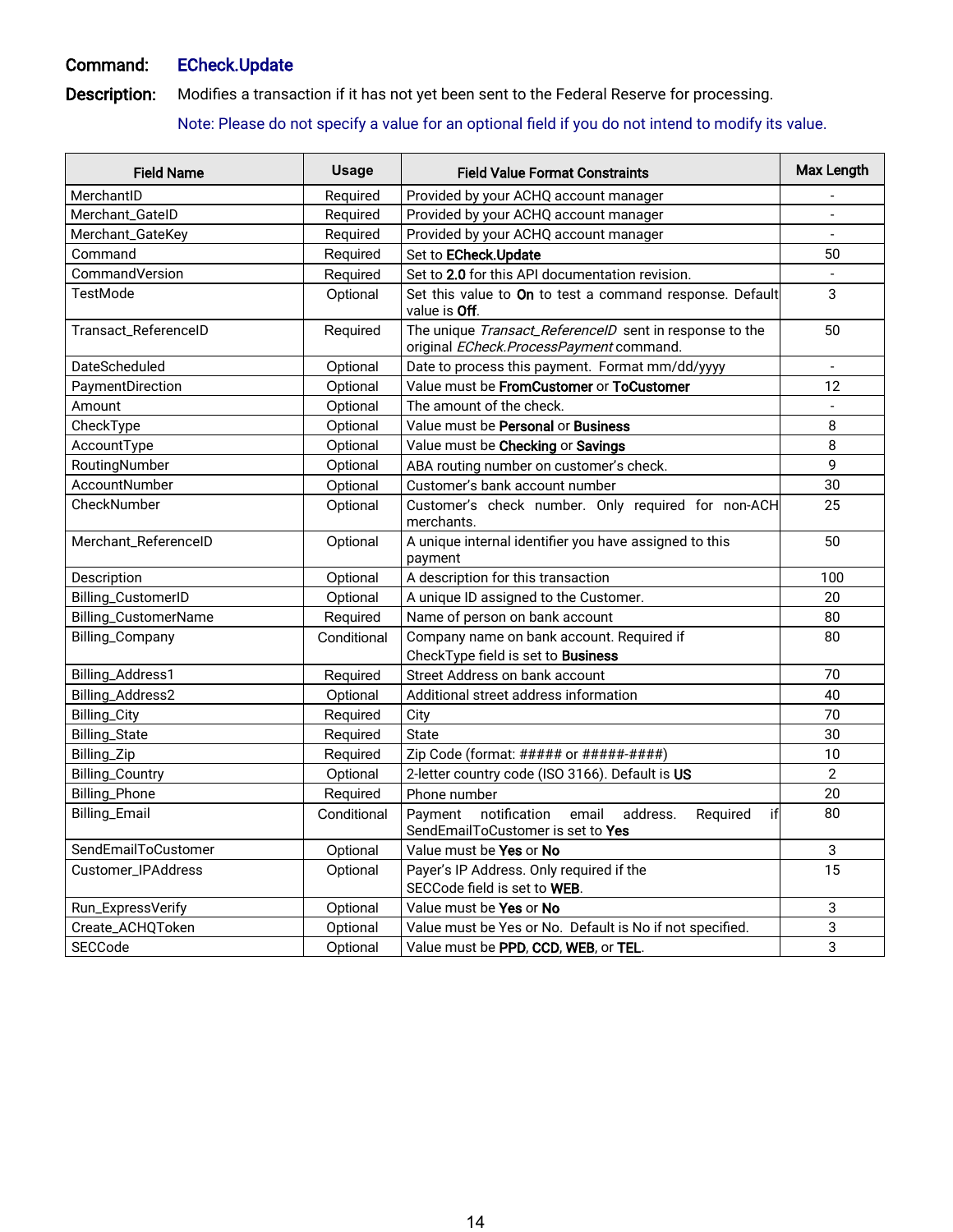### Command: ECheck.Refund

Description**:** Reverses a previous debit that has settled (Cleared) and refunds the same amount (or less if specified) to the same bank account as the original referenced debit. Refunds are automatically captured for settlement. The following table defines the data field rules for this command:

| <b>Field Name</b>    | <b>Usage</b>                                                                  | <b>Field Value Format Constraints</b>                                                              | Max Length |
|----------------------|-------------------------------------------------------------------------------|----------------------------------------------------------------------------------------------------|------------|
| MerchantID           | Required                                                                      | Provided by your ACHQ account manager                                                              |            |
| Merchant_GateID      | Required                                                                      | Provided by your ACHQ account manager                                                              |            |
| Merchant_GateKey     | Required                                                                      | Provided by your ACHQ account manager                                                              |            |
| Command              | Required                                                                      | Set to ECheck.Refund                                                                               |            |
| CommandVersion       | Required                                                                      | Set to 2.0 for this API documentation revision                                                     |            |
| TestMode             | Optional                                                                      | Set this value to On to test a command response. Default<br>value is Off.                          | 3          |
| Transact ReferenceID | Required                                                                      | The unique Transact_ReferenceID sent in response to the<br>original ECheck.ProcessPayment command. | 50         |
| <b>DateScheduled</b> | Optional                                                                      | Date to process this payment. Format mm/dd/yyyy                                                    |            |
| Optional<br>Amount   |                                                                               | Use this field if you need to specify a refund amount less<br>than the original debit amount.      |            |
| Merchant ReferenceID | A unique internal identifier you have assigned to this<br>Optional<br>payment |                                                                                                    | 50         |
| Description          | Optional                                                                      | A description for the refund transaction                                                           | 100        |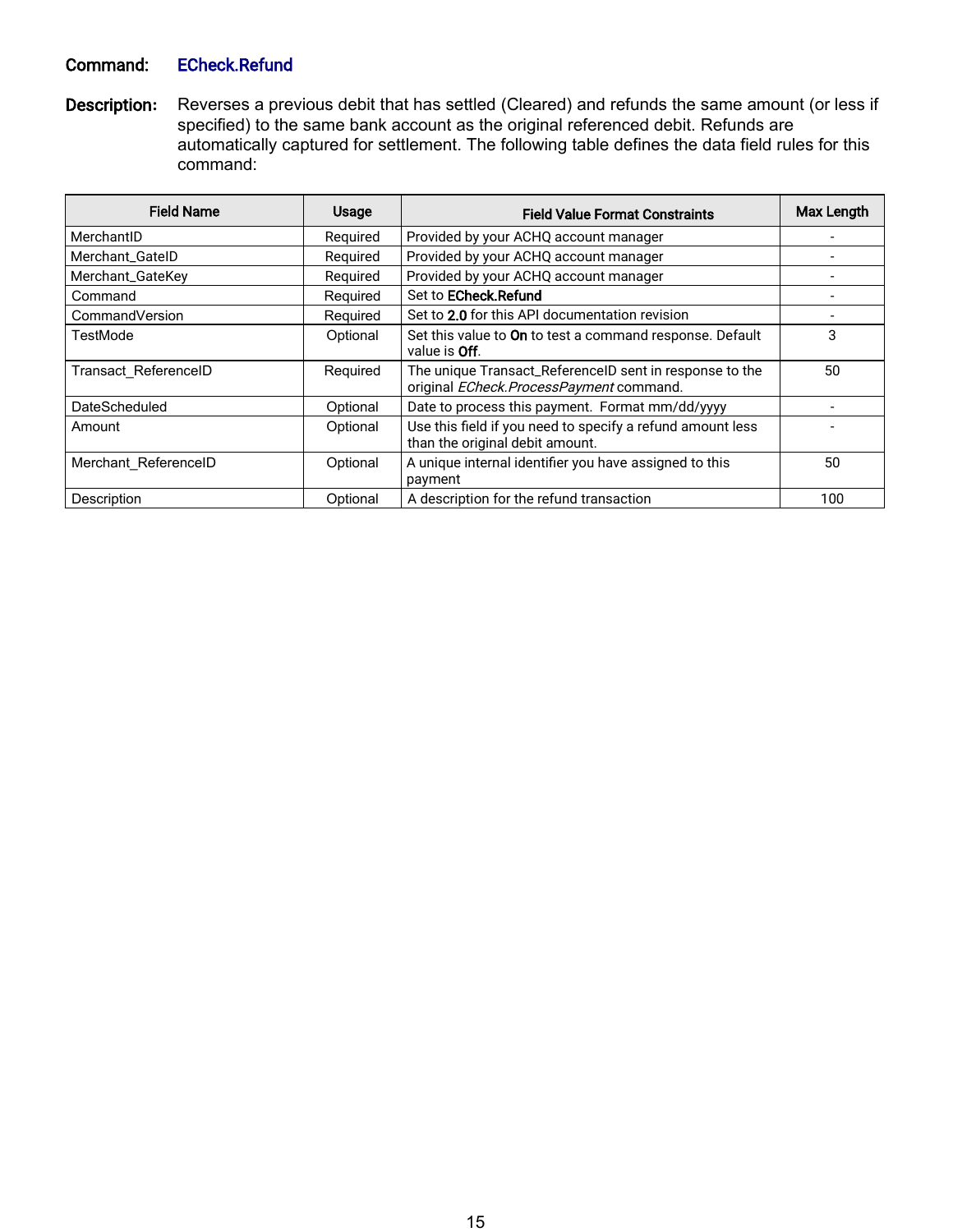## Command: ECheck.Void

Description: Cancels (stops) a transaction from processing to the Federal Reserve. The following table defines the data field rules for this command:

| <b>Field Name</b>    | <b>Usage</b> | <b>Field Value Format Constraints</b>                                                              | Max Length |
|----------------------|--------------|----------------------------------------------------------------------------------------------------|------------|
| MerchantID           | Required     | Provided by your ACHQ account manager                                                              |            |
| Merchant_GateID      | Required     | Provided by your ACHQ account manager                                                              |            |
| Merchant_GateKey     | Required     | Provided by your ACHQ account manager                                                              |            |
| Command              | Reguired     | Set to <b>ECheck. Void</b>                                                                         | 50         |
| CommandVersion       | Reguired     | Set to 2.0 for this API documentation revision.                                                    |            |
| TestMode             | Optional     | Set this value to On to test a command response. Default<br>value is <b>Off</b> .                  | 3          |
| Transact_ReferenceID | Required     | The unique Transact_ReferenceID sent in response to the<br>original ECheck.ProcessPayment command. | 50         |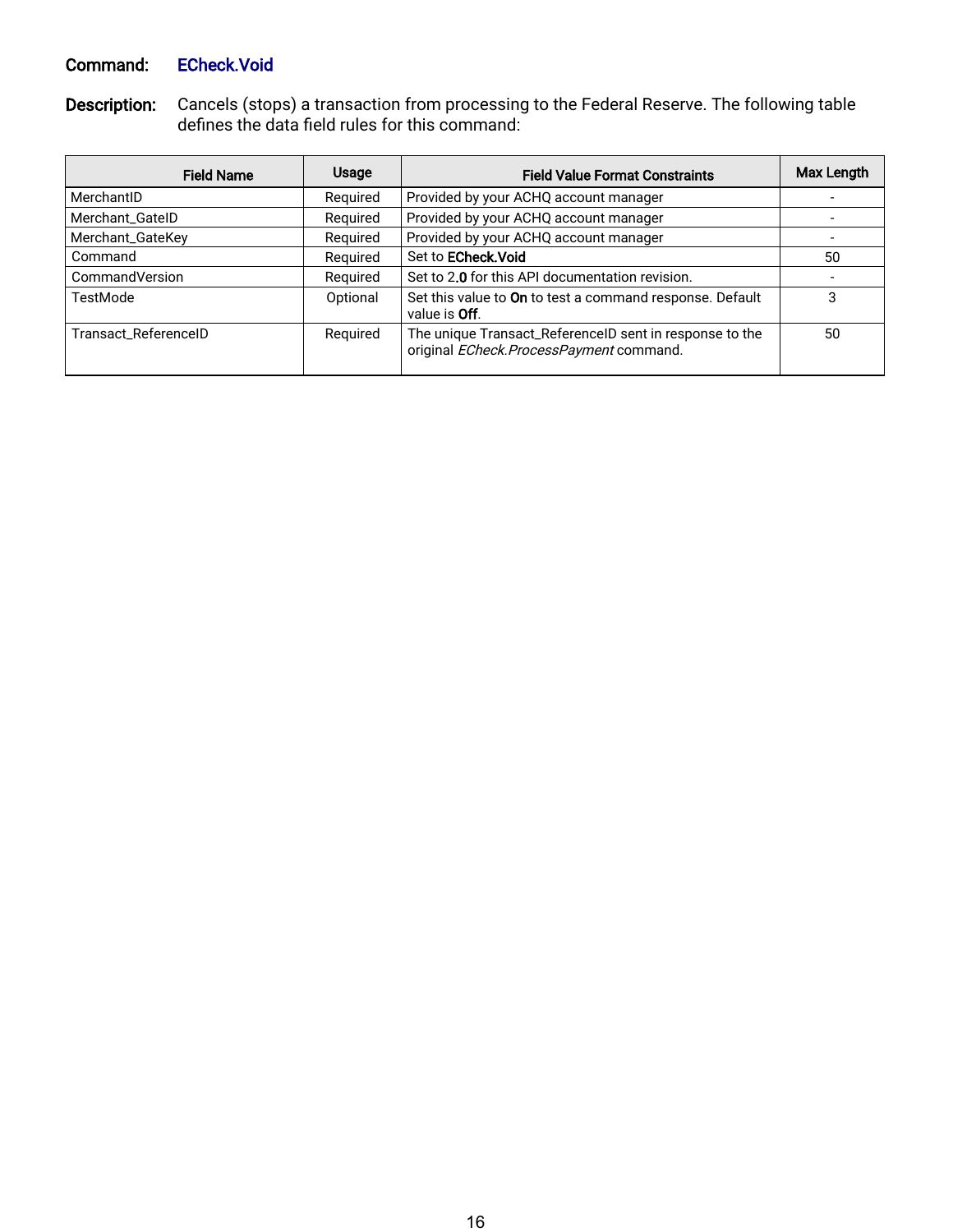### Command: ECheck.Hold

Description: Places a scheduled transaction on 'Merchant Hold' if it has not yet been sent to the Federal Reserve for processing. This is a delay in processing that a merchant may impose on a transaction until they are ready to remove the hold. Authorized transactions cannot be placed on hold. The following table defines the data field rules for this command:

| <b>Field Name</b>    | Usage    | <b>Field Value Format Constraints</b>                                                                                  | Max Length |
|----------------------|----------|------------------------------------------------------------------------------------------------------------------------|------------|
| MerchantID           | Reguired | Provided by your ACHQ account manager                                                                                  |            |
| Merchant_GateID      | Required | Provided by your ACHQ account manager                                                                                  |            |
| Merchant_GateKey     | Required | Provided by your ACHQ account manager                                                                                  |            |
| Command              | Required | Set to ECheck.Hold                                                                                                     | 50         |
| CommandVersion       | Reguired | Set to 1.0 for this API documentation revision.                                                                        |            |
| TestMode             | Optional | Set this value to On to test a command response. Default<br>value is <b>Off</b> .                                      | 3          |
| Transact_ReferenceID | Reguired | The unique Transact_ReferenceID sent in response to the<br>original ECheck.ProcessPayment or ECheck.Refund<br>command. | 50         |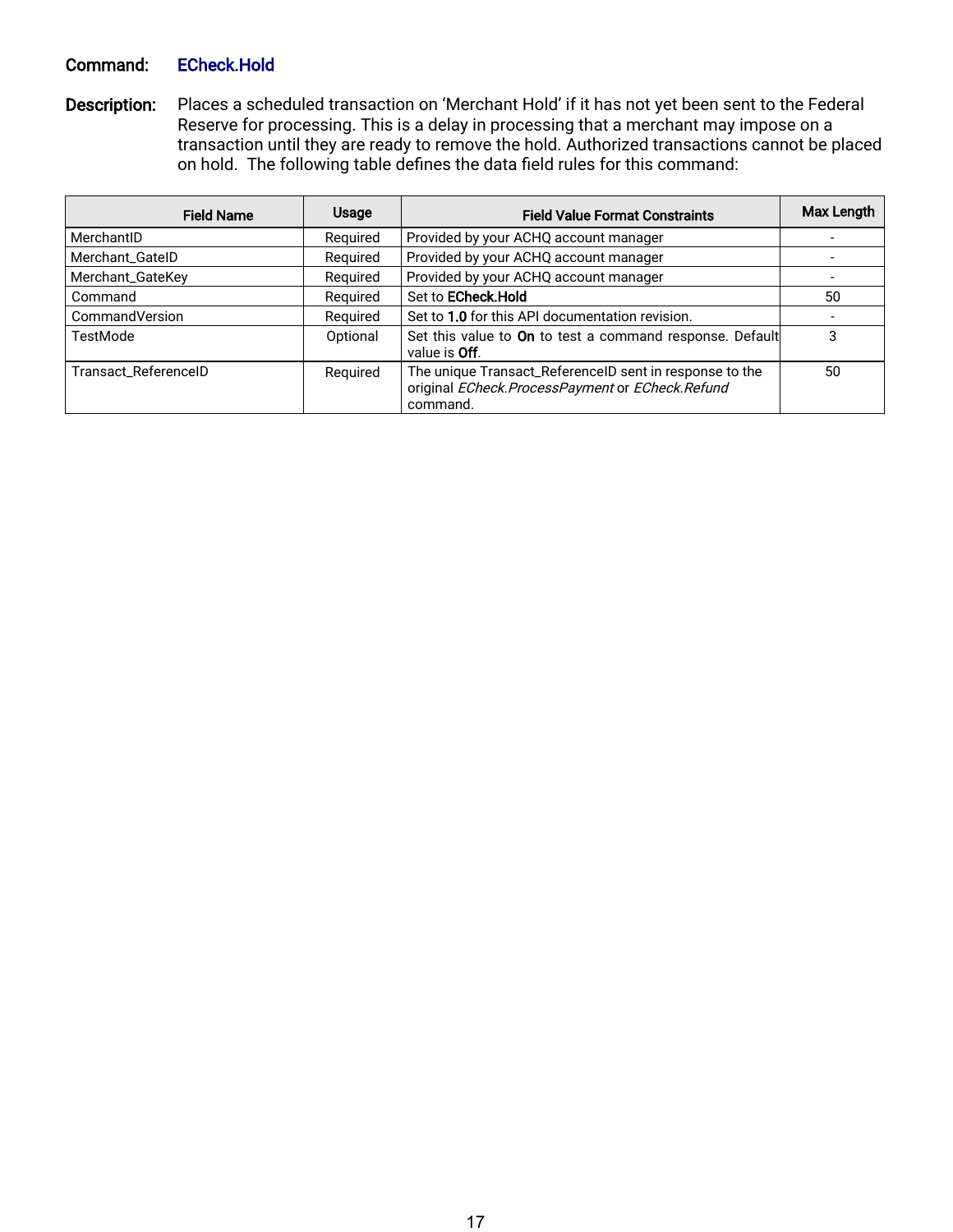### Command: ECheck.RemoveHold

Description: Removes the 'Merchant Hold' status on a transaction and reschedules the transaction for processing on the date specified in the command. The following table defines the data field rules for this command:

| <b>Field Name</b>    | <b>Usage</b> | <b>Field Value Format Constraints</b>                                                                                  | Max Length |
|----------------------|--------------|------------------------------------------------------------------------------------------------------------------------|------------|
| MerchantID           | Required     | Provided by your ACHQ account manager                                                                                  |            |
| Merchant_GateID      | Required     | Provided by your ACHQ account manager                                                                                  |            |
| Merchant_GateKey     | Required     | Provided by your ACHQ account manager                                                                                  |            |
| Command              | Required     | Set to ECheck.RemoveHold                                                                                               | 50         |
| CommandVersion       | Reguired     | Set to 2.0 for this API documentation revision.                                                                        |            |
| TestMode             | Optional     | Set this value to On to test a command response. Default<br>value is <b>Off</b> .                                      | 3          |
| Transact_ReferenceID | Required     | The unique Transact_ReferenceID sent in response to the<br>original ECheck.ProcessPayment or ECheck.Refund<br>command. | 50         |
| DateScheduled        | Required     | Date to process this payment. Format mm/dd/yyyy                                                                        |            |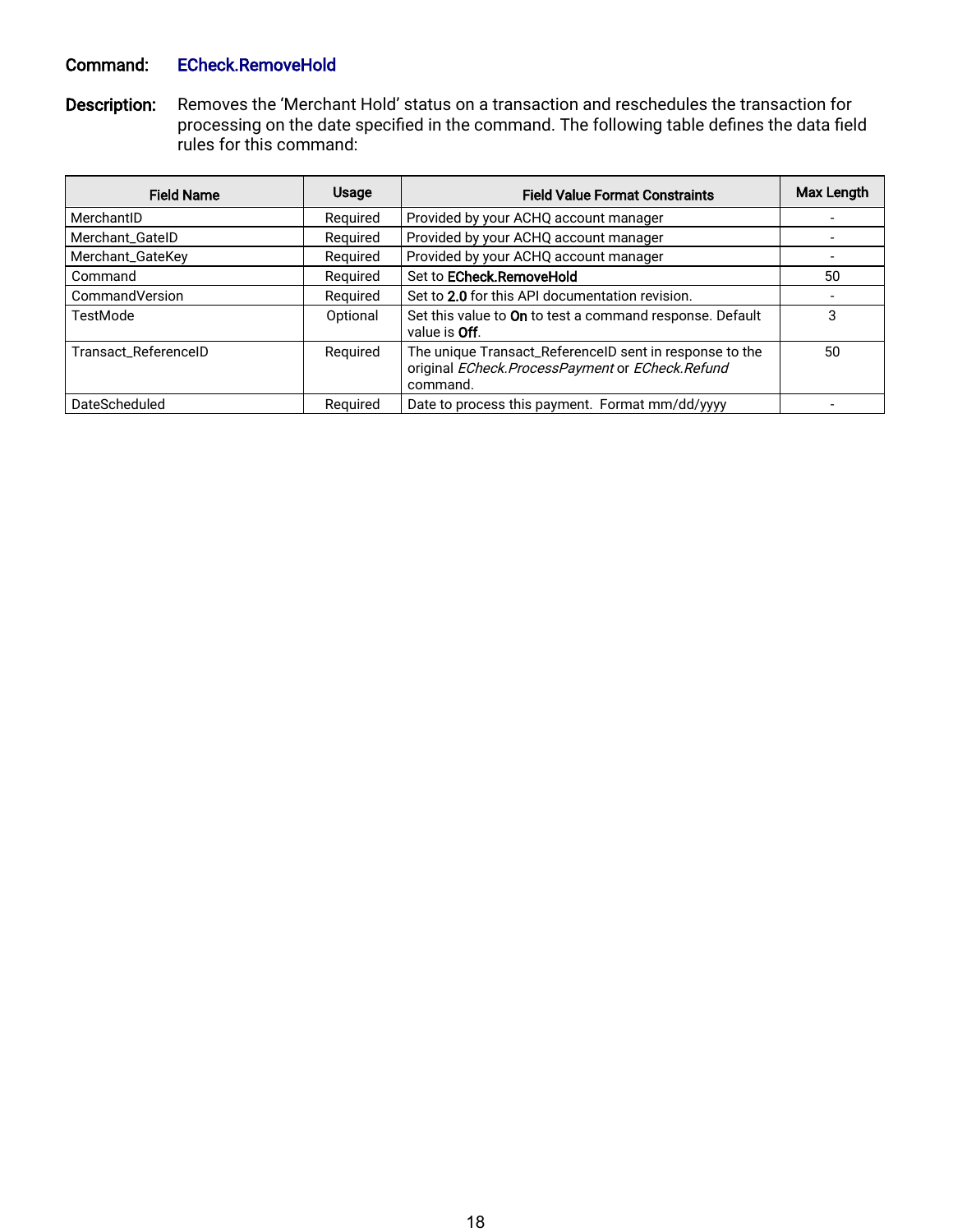| <b>Response Code</b>           | <b>Description</b>                               | <b>Contents of the</b><br><b>ErrorInformation Field</b> |  |  |  |  |
|--------------------------------|--------------------------------------------------|---------------------------------------------------------|--|--|--|--|
| <b>GATEWAY COMMAND SUCCESS</b> |                                                  |                                                         |  |  |  |  |
| 000                            | Command Successful. Approved.                    |                                                         |  |  |  |  |
| <b>GATEWAY COMMAND ERRORS</b>  |                                                  |                                                         |  |  |  |  |
| 100                            | <b>Invalid Gateway Credentials</b>               | <b>Credential Object Name</b>                           |  |  |  |  |
| 101                            | Invalid Gateway Command                          |                                                         |  |  |  |  |
| 102                            | <b>Duplicate Command Not Processed</b>           | Transact ReferenceID of the<br>original Command         |  |  |  |  |
| 103                            | <b>Transaction Cannot Be Modified</b>            | <b>Transaction Status</b>                               |  |  |  |  |
| 104                            | <b>Batch Cannot Be Modified</b>                  | <b>Batch Status</b>                                     |  |  |  |  |
| 105                            | Invalid Transact_ReferenceID                     |                                                         |  |  |  |  |
| 106                            | <b>Invalid BatchID</b>                           |                                                         |  |  |  |  |
| 107                            | Non-Unique Reference/Transaction ID              | <b>Field Name</b>                                       |  |  |  |  |
| 108                            | Invalid Reference/Transaction ID                 | <b>Field Name</b>                                       |  |  |  |  |
| 109                            | <b>Invalid Source IP</b>                         |                                                         |  |  |  |  |
| 110                            | Invalid Value In Message                         |                                                         |  |  |  |  |
|                                | <b>INPUT DATA VALIDATION ERRORS</b>              |                                                         |  |  |  |  |
| 150                            | <b>Required Field Missing</b>                    | <b>Field Name</b>                                       |  |  |  |  |
| 151                            | Field Value Is Not Valid                         | <b>Field Name</b>                                       |  |  |  |  |
| 152                            | Field Value Exceeds Maximum Length               | <b>Field Name</b>                                       |  |  |  |  |
|                                | PAYMENT ACCOUNT VERIFICATION FAILURES            |                                                         |  |  |  |  |
| 200                            | <b>Failed AVS</b>                                |                                                         |  |  |  |  |
| 201                            | <b>Failed CVN</b>                                |                                                         |  |  |  |  |
| 202                            | <b>Failed Express Verify</b>                     |                                                         |  |  |  |  |
| 203                            | <b>Invalid Credit Card Number</b>                |                                                         |  |  |  |  |
| 204                            | No Such Card Issuer                              |                                                         |  |  |  |  |
| 205                            | <b>Expired Card</b>                              |                                                         |  |  |  |  |
| 206                            | <b>Invalid Expiration Date</b>                   |                                                         |  |  |  |  |
| 208                            | Call Issuer for Further Information              |                                                         |  |  |  |  |
| 209                            | <b>Invalid Routing Number</b>                    |                                                         |  |  |  |  |
| 210                            | Invalid Bank Account Number                      |                                                         |  |  |  |  |
| 211                            | <b>Invalid PIN</b>                               |                                                         |  |  |  |  |
| 212                            | Invalid ACHQToken                                |                                                         |  |  |  |  |
| PAYMENT ACCOUNT DECLINES       |                                                  |                                                         |  |  |  |  |
| 300                            | Transaction was Declined by Processor            |                                                         |  |  |  |  |
| 301                            | Transaction was Rejected by Gateway              |                                                         |  |  |  |  |
| 302                            | No Card Number on File with Issuer               |                                                         |  |  |  |  |
| 304                            | <b>Invalid Account Type</b>                      |                                                         |  |  |  |  |
| 305                            | <b>Account Closed</b>                            |                                                         |  |  |  |  |
| 306                            | <b>Account Inactive</b>                          |                                                         |  |  |  |  |
|                                | Response Code Definitions Continued on Next Page |                                                         |  |  |  |  |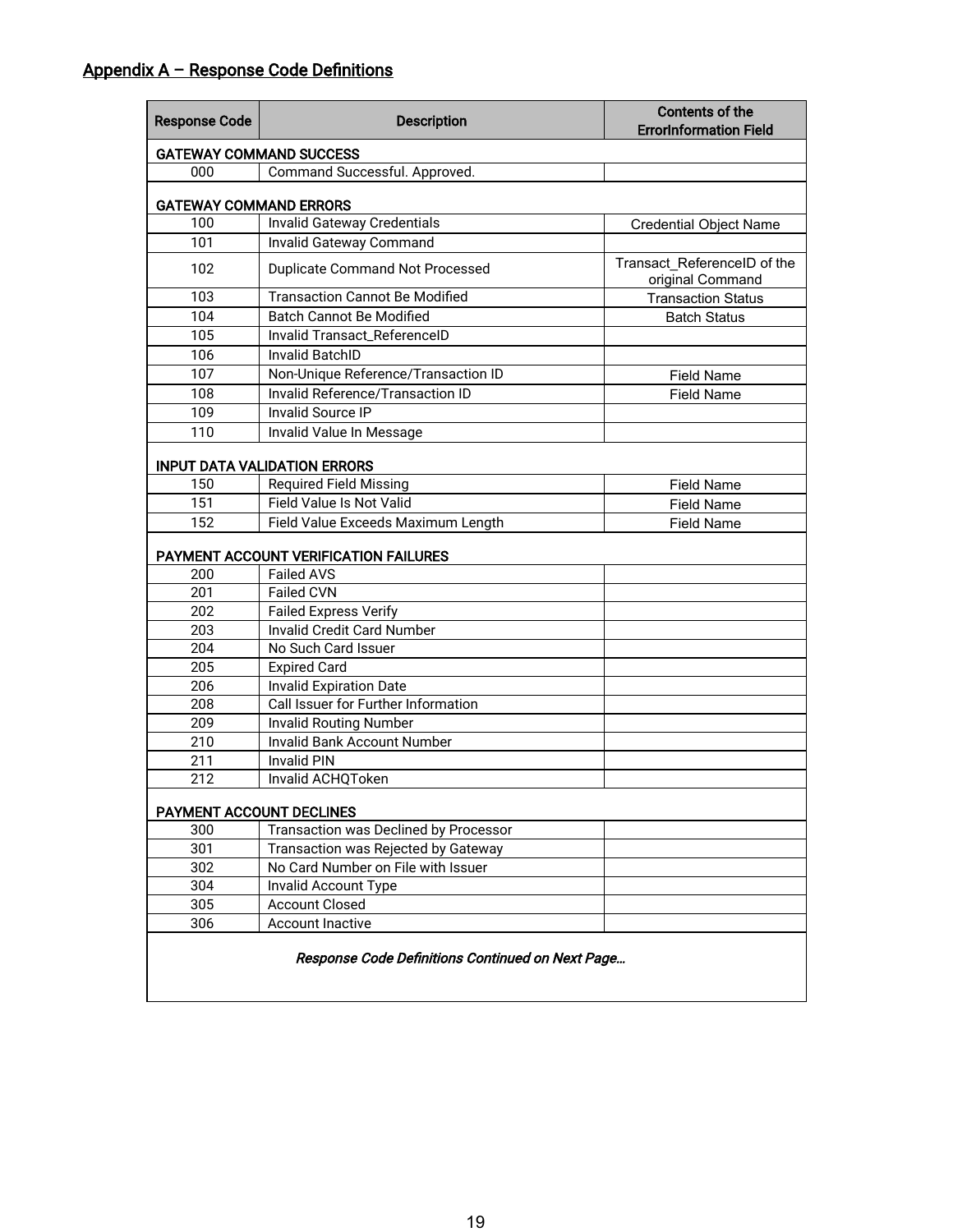| <b>Response Code</b>  | <b>Description</b>                                        | <b>Contents of the</b><br><b>ErrorInformation Field</b> |  |
|-----------------------|-----------------------------------------------------------|---------------------------------------------------------|--|
|                       | PAYMENT ACCOUNT DECLINES (continued)                      |                                                         |  |
| 307                   | <b>Account Frozen</b>                                     |                                                         |  |
| 309                   | <b>Insufficient Funds</b>                                 |                                                         |  |
| 310                   | <b>Over Limit</b>                                         |                                                         |  |
| 311                   | Do Not Honor                                              |                                                         |  |
| 312                   | <b>Transaction Not Allowed</b>                            | Reason (if known)                                       |  |
| 313                   | <b>Invalid for Debit</b>                                  | Reason (if known)                                       |  |
| 314                   | <b>Invalid for Credit</b>                                 | Reason (if known)                                       |  |
| 315                   | Customer Opt Out                                          | Reason (if known)                                       |  |
| 316                   | <b>Customer Advises Not Authorized</b>                    |                                                         |  |
| 317                   | Manual Key Not Allowed                                    |                                                         |  |
| 318                   | <b>Duplicate Transaction at Processor</b>                 |                                                         |  |
| 319                   | <b>Token Authentication Failed</b>                        |                                                         |  |
| <b>FRAUD DECLINES</b> |                                                           |                                                         |  |
| 400                   | Pick Up Card                                              |                                                         |  |
| 401                   | Lost Card                                                 |                                                         |  |
| 402                   | <b>Stolen Card</b>                                        |                                                         |  |
| 403                   | <b>Fraudulent Card</b>                                    |                                                         |  |
| 404                   | <b>Excessive Declines From Same Source</b>                |                                                         |  |
| 405                   | <b>Excessive PIN Attempts</b>                             |                                                         |  |
| 406                   | <b>Excessive Purchase Frequency</b>                       |                                                         |  |
|                       | <b>MERCHANT DIRECTIVES FROM PROCESSOR</b>                 |                                                         |  |
| 500                   | Declined - Stop All Recurring Payments                    |                                                         |  |
| 501                   | Declined - Update Cardholder Data Available               |                                                         |  |
| 502                   | Declined - Further Instructions Available<br>Instructions |                                                         |  |
| 503                   | Declined - Call Processor for Voice Authorization         |                                                         |  |
| 504                   | Declined - Call Processor for Fraud Instructions          |                                                         |  |
|                       | PROCESSOR ADMINISTRATIVE ERRORS                           |                                                         |  |
| 600                   | <b>Internal Gateway Error</b>                             |                                                         |  |
| 601                   | Internal Processor Error                                  |                                                         |  |
| 602                   | Communication Error with Issuer                           |                                                         |  |
| 603                   | <b>Communication Error with Processor</b>                 |                                                         |  |
| 604                   | Processor Feature Not Available                           |                                                         |  |
| 605                   | <b>Processor Format Error</b>                             |                                                         |  |
| 606                   | <b>Invalid Terminal Number</b>                            |                                                         |  |
| 607                   | Merchant Not Setup                                        |                                                         |  |
| 608                   | Merchant Account is Inactive                              |                                                         |  |
| 609                   | Invalid Merchant Configuration                            |                                                         |  |
| 610                   | Invalid Payment Method for Merchant                       |                                                         |  |
| 611                   | Unsupported Card Type                                     |                                                         |  |
| OTHER                 |                                                           |                                                         |  |
| 999                   | <b>Contact Support Representative</b>                     |                                                         |  |
|                       |                                                           |                                                         |  |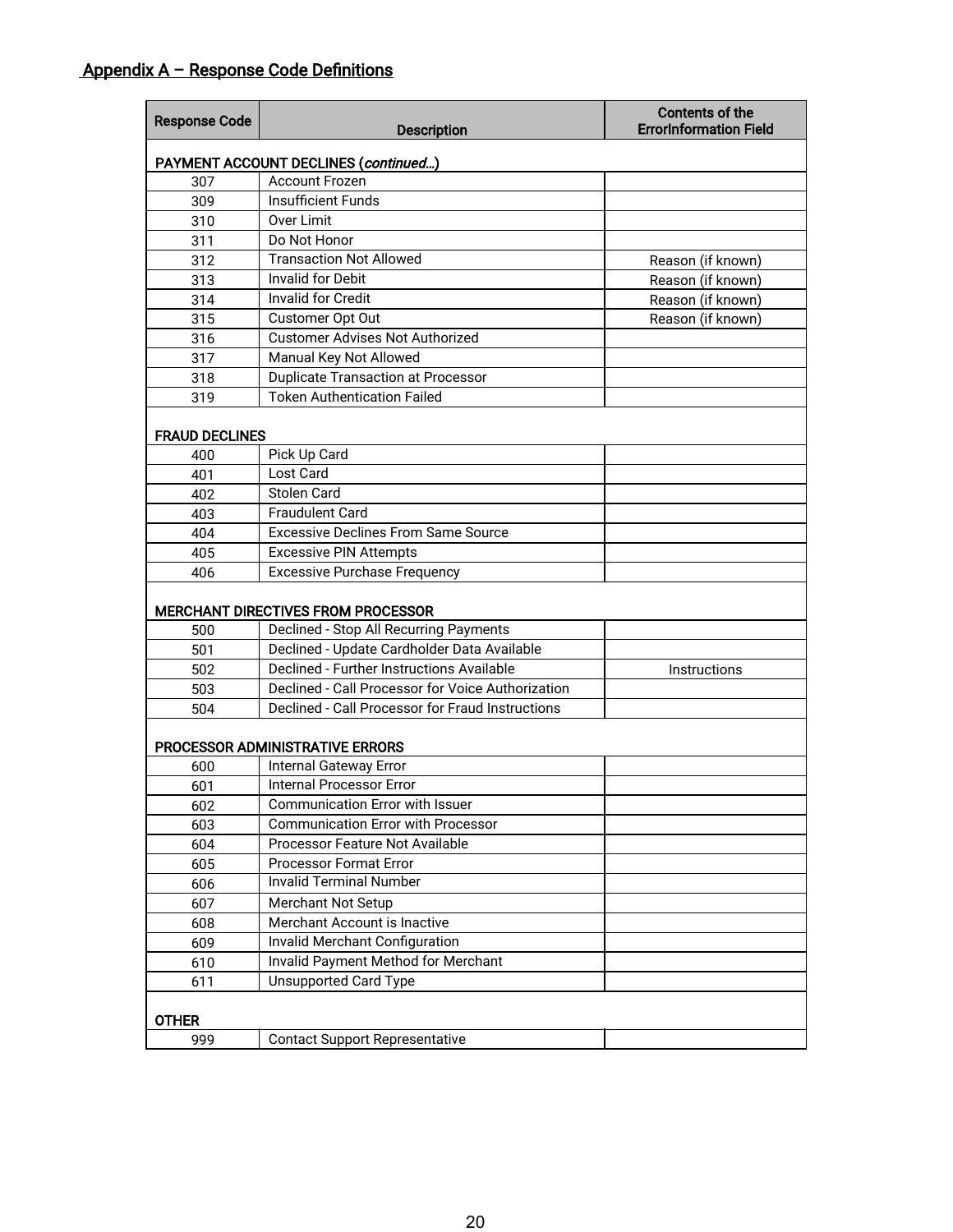### Appendix B – Bank Account Verification Response Codes

Bank accounts that are found and in good standing are approved with a POS (positive) result status. Accounts that do not exist or are in a negative standing at their bank are rejected with a NEG (negative) result status. If a bank account is from a bank that is not part of the *Express Verify* network or the bank is not reporting information about the bank account, the transaction is approved with an UNK (unknown) result status.

| <b>Status</b> | Code            | <b>Description</b>               | <b>Comments / Explanation</b>                                                                                                                |
|---------------|-----------------|----------------------------------|----------------------------------------------------------------------------------------------------------------------------------------------|
| <b>POS</b>    | 1111            | Pass AV                          | The account was found to be an open and valid checking account.                                                                              |
| <b>NEG</b>    | 2222            | Pass AMEX                        | The account was found to be an open and valid American Express<br>account.                                                                   |
| POS           | 3333            | Pass NPP                         | This account was reported with acceptable, positive data found in recent<br>or current transactions.                                         |
| POS           | 5555            | Pass SAV                         | The savings account was found to be an open and valid account.                                                                               |
| POS           | 7777            | Pass AV                          | The checking account was found to be open and have a positive history.                                                                       |
| <b>POS</b>    | 8888            | Pass SAV                         | The savings account was found to be open and have a positive history.                                                                        |
| <b>POS</b>    | 9999            | Pass NPP                         | This account was reported with acceptable, positive data found in recent<br>transactions. Positive history exists for multiple transactions. |
| <b>NEG</b>    | GN01            | <b>Negative Data</b>             | Negative information was found.                                                                                                              |
| <b>NEG</b>    | GN05            | <b>Unassigned Routing Number</b> | The routing number supplied is reported as not assigned to a financial<br>institution.                                                       |
| <b>NEG</b>    | GP01            | <b>Private Bad Checks List</b>   | The value for Details will vary depending on the value set for CheckReject<br>reason in the Private Bad Checks List.                         |
| <b>NEG</b>    | GS01            | <b>Invalid Routing Number</b>    | The routing number did not match the format of a valid routing number.                                                                       |
| <b>NEG</b>    | GS02            | <b>Invalid Account Number</b>    | The account number did not match the format of a valid account number.                                                                       |
| <b>UNK</b>    | <b>ND00</b>     | No Data                          | No positive or negative information has been reported on the account.                                                                        |
| <b>NEG</b>    | <b>ND01</b>     | No Data - US Govt Only           | No positive or negative information has been reported on the account.<br>Only be valid for US Government financial institutions.             |
| <b>NEG</b>    | P15             | <b>HIGH RISK</b>                 | The routing number provided is not a valid routing number or the account<br>is currently not in good standing.                               |
| <b>NEG</b>    | P41             | <b>NEGATIVE INFO</b>             | The account is invalid.                                                                                                                      |
| <b>UNK</b>    | P <sub>50</sub> | NON-PARTICIPANT                  | The account is not in the verification network thus the current account<br>status cannot be obtained.                                        |
| POS           | P70             | VALIDATED                        | The account is in the verification network, the account is open and no<br>other status codes are reported                                    |
| POS           | P71             | LOW RISK APPROVAL                | The account is open and no other status codes are reported                                                                                   |
| POS           | P73             | MEDIUM RISK APPROVAL             | The account is valid but may pose a risk when a debit is attempted.                                                                          |
| <b>NEG</b>    | <b>RT00</b>     | No Information Found             | The routing number appears to be accurate however no positive or<br>negative information has been reported on the account.                   |
| <b>NEG</b>    | RT01            | Declined                         | This account should be returned based on the risk factor being reported.                                                                     |
| <b>NEG</b>    | <b>RT02</b>     | Reject Item                      | This item should be returned based on the risk factor being reported.                                                                        |
| <b>NEG</b>    | RT03            | <b>Accept With Risk</b>          | Current negative data exists on this account. Accept transaction with risk.                                                                  |
| <b>NEG</b>    | RT04            | Non Demand Deposit Account       | This is a Non Demand Deposit Account (post no debits), Credit Card<br>Check, Line of Credit, Home Equity or a Brokerage check.               |
| <b>NEG</b>    | <b>RT05</b>     | <b>Accept With Risk</b>          | Recent negative data exists on this account. Accept transaction with risk.                                                                   |
| <b>UNK</b>    | V90             | PREAUTH VENDOR UNAVAILABLE       | Access to verification service is not currently available.                                                                                   |
| <b>UNK</b>    | V91             | PREAUTH VENDOR ERROR:            | There was a communication error or other failure.                                                                                            |

The following table shows all possible responses from the Express Verify system: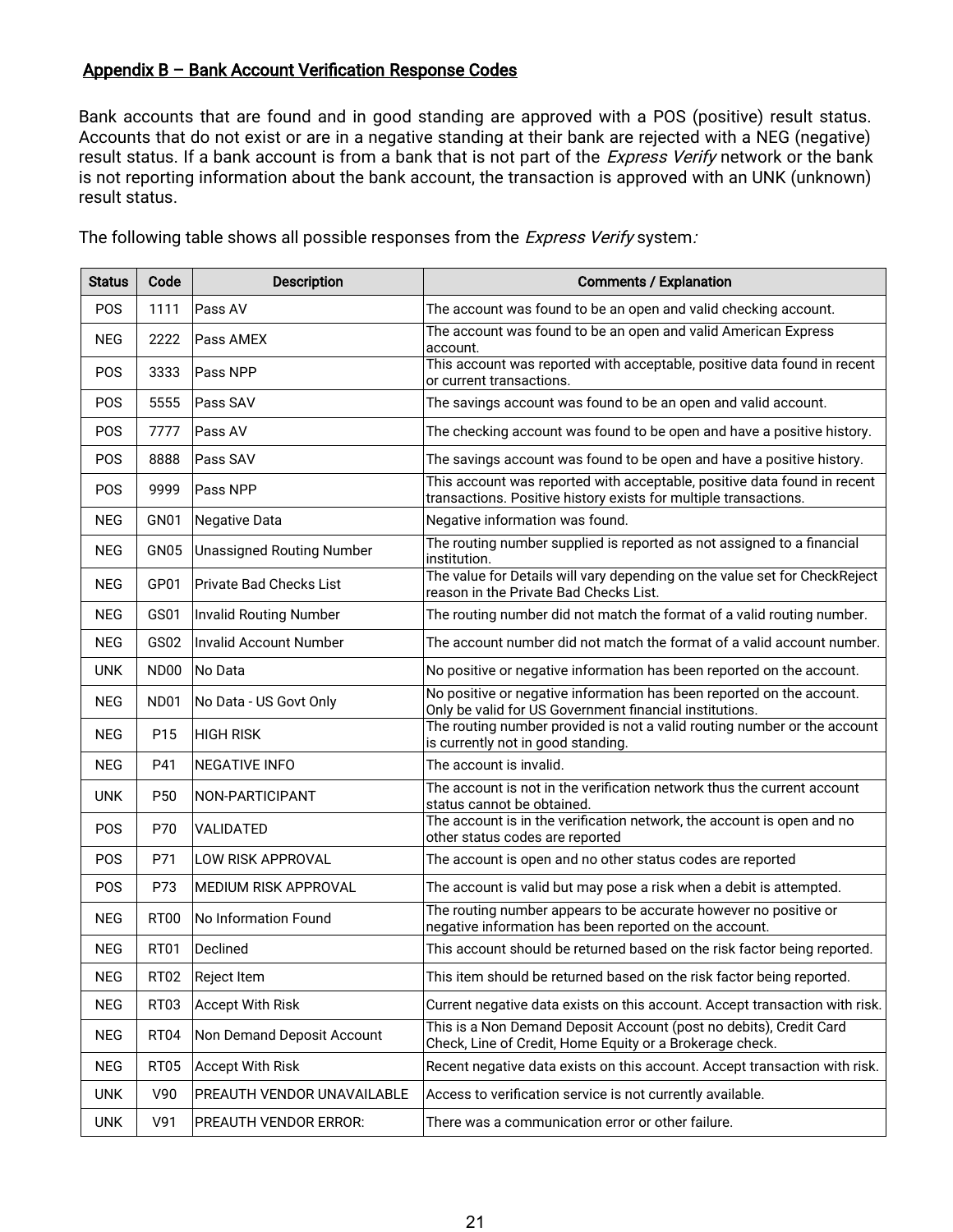### Appendix C – Ownership Authentication Response Codes

When a bank account's owner can be verified to match the owner information supplied in the Echeck.VerifyPlus command, POS will be returned as the OwnerAuth.Status.

Owner information that does not match the supplied owner information, will result in NEG as the OwnerAuth.Status.

If the bank account fails verification or the bank account exists at a bank that is not linked directly to our verification network, the OwnerAuth.Status will be set to UNK (for unknown) and no other OwnerAuth values will be set.

The following table shows all possible OwnerAuth (ownership authentication) responses from the Express Verify system:

| <b>Status</b> | Code             | <b>Description</b>      | <b>Comments / Explanation</b>                                       |
|---------------|------------------|-------------------------|---------------------------------------------------------------------|
| <b>UNK</b>    | 0000             | No Data                 | No ownership auth response for this bank account                    |
| <b>NEG</b>    | CA01             | Declined                | Information submitted failed authentication.                        |
| <b>POS</b>    | CA11             | Pass                    | Customer authentication passed.                                     |
| <b>NEG</b>    | CA21             | Risk Alert              | The customer or business name data did not match account data.      |
| <b>NEG</b>    | CA22             | Risk Alert              | The customer's Taxid (SSN/ITIN) data did not match account data.    |
| <b>POS</b>    | CA <sub>23</sub> | <b>Accept With Risk</b> | The customer's address data did not match account data.             |
| <b>POS</b>    | CA <sub>24</sub> | Accept With Risk        | The customer's phone data did not match account data.               |
| <b>POS</b>    | CA <sub>25</sub> | Accept With Risk        | The customer's date of birth or ID data did not match account data. |
| <b>NEG</b>    | CA30             | Risk Alert              | Multiple secondary data points did not match account data.          |